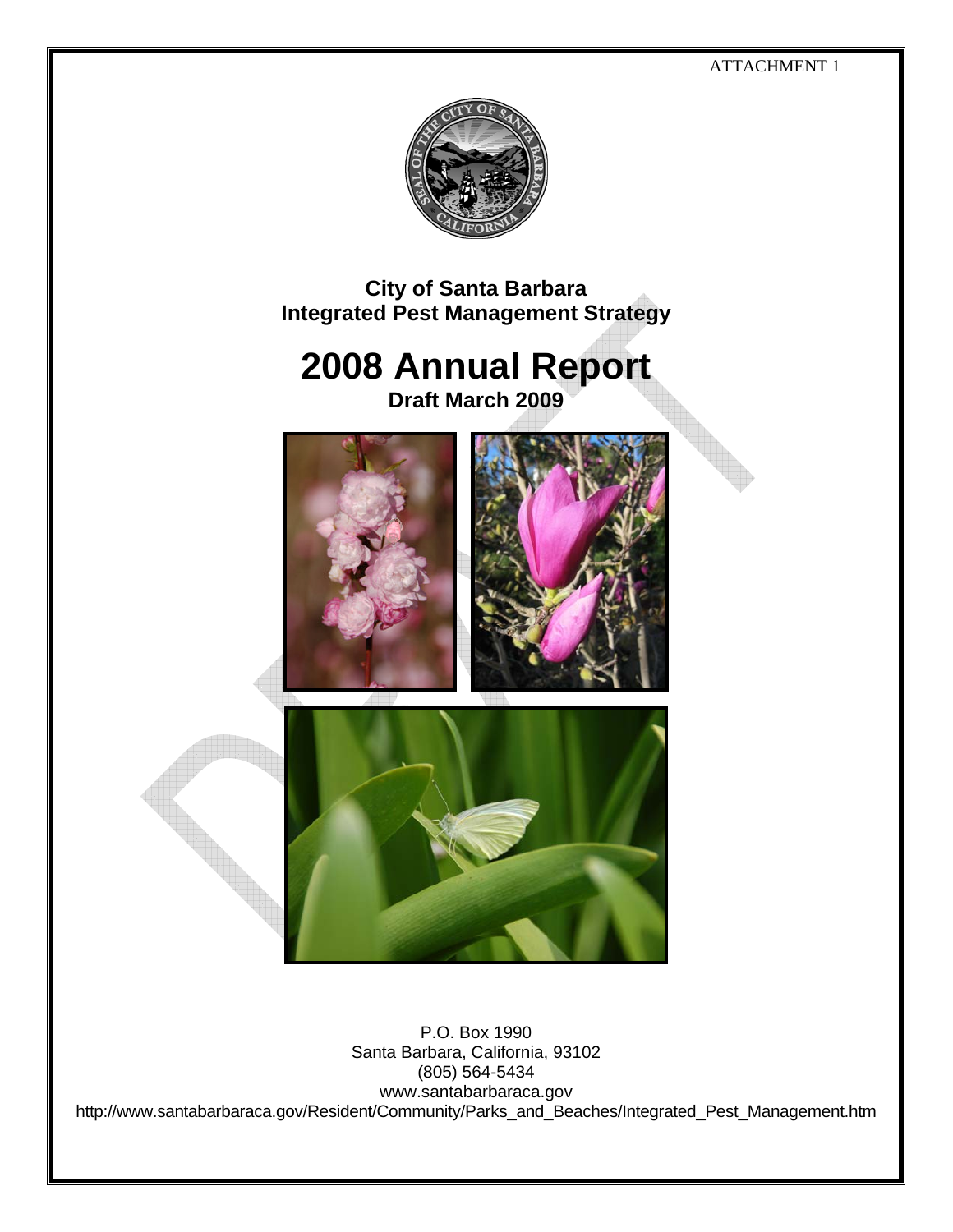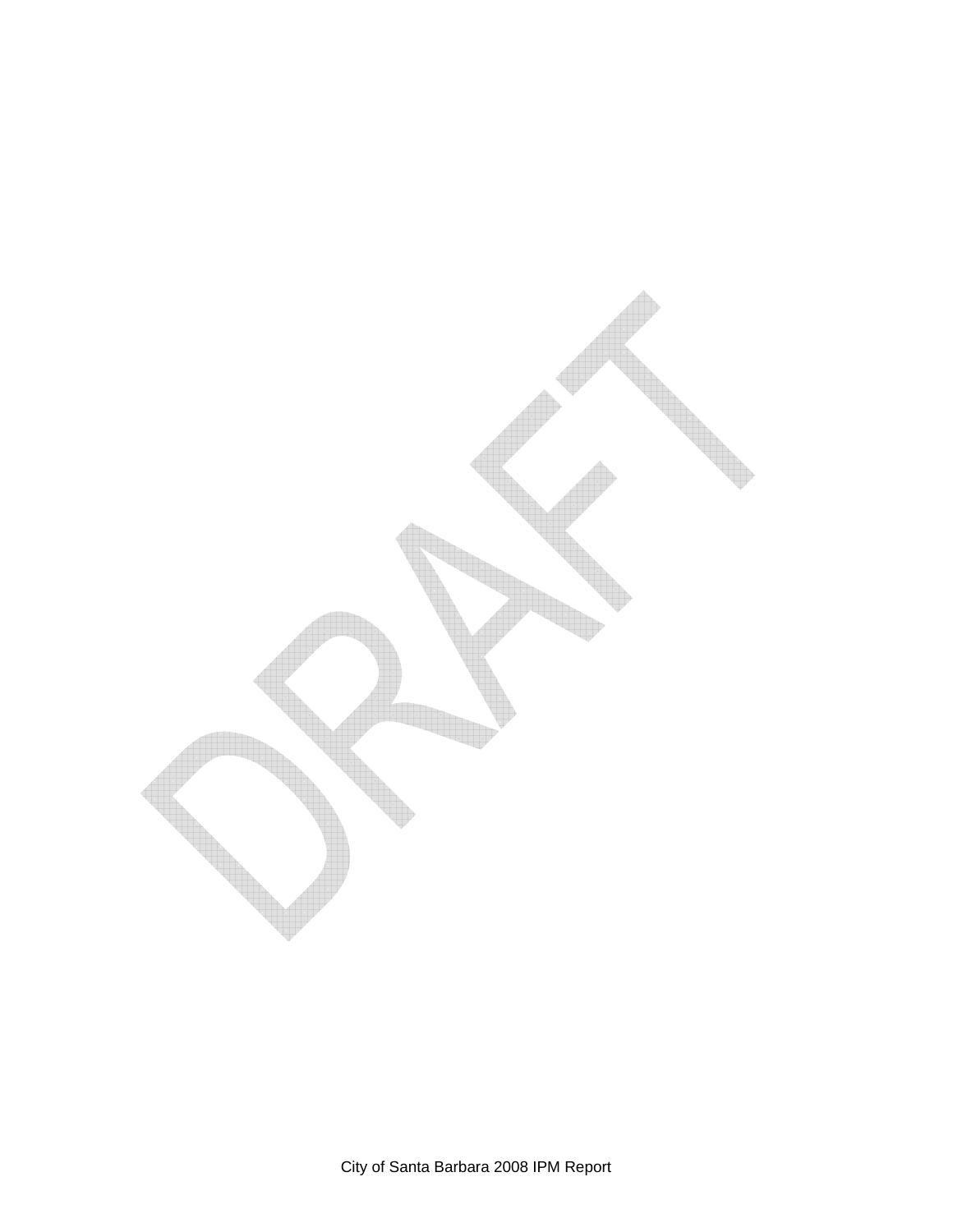### **TABLE OF CONTENTS**

| $\mathbf{L}$ |                                                        |  |
|--------------|--------------------------------------------------------|--|
| II.          |                                                        |  |
| III.         |                                                        |  |
| IV.          |                                                        |  |
| $V_{\cdot}$  |                                                        |  |
| VI.          | ALTERNATIVE PEST MANAGEMENT PRACTICES USED IN 2008  20 |  |
| VII.         | EFFECTIVENESS OF ALTERNATIVE PRACTICES IMPLEMENTED 23  |  |
| VIII.        | PROPOSED CHANGES TO PEST MANAGEMENT PRACTICES  24      |  |
| IX.          |                                                        |  |
| <b>X.</b>    |                                                        |  |
|              |                                                        |  |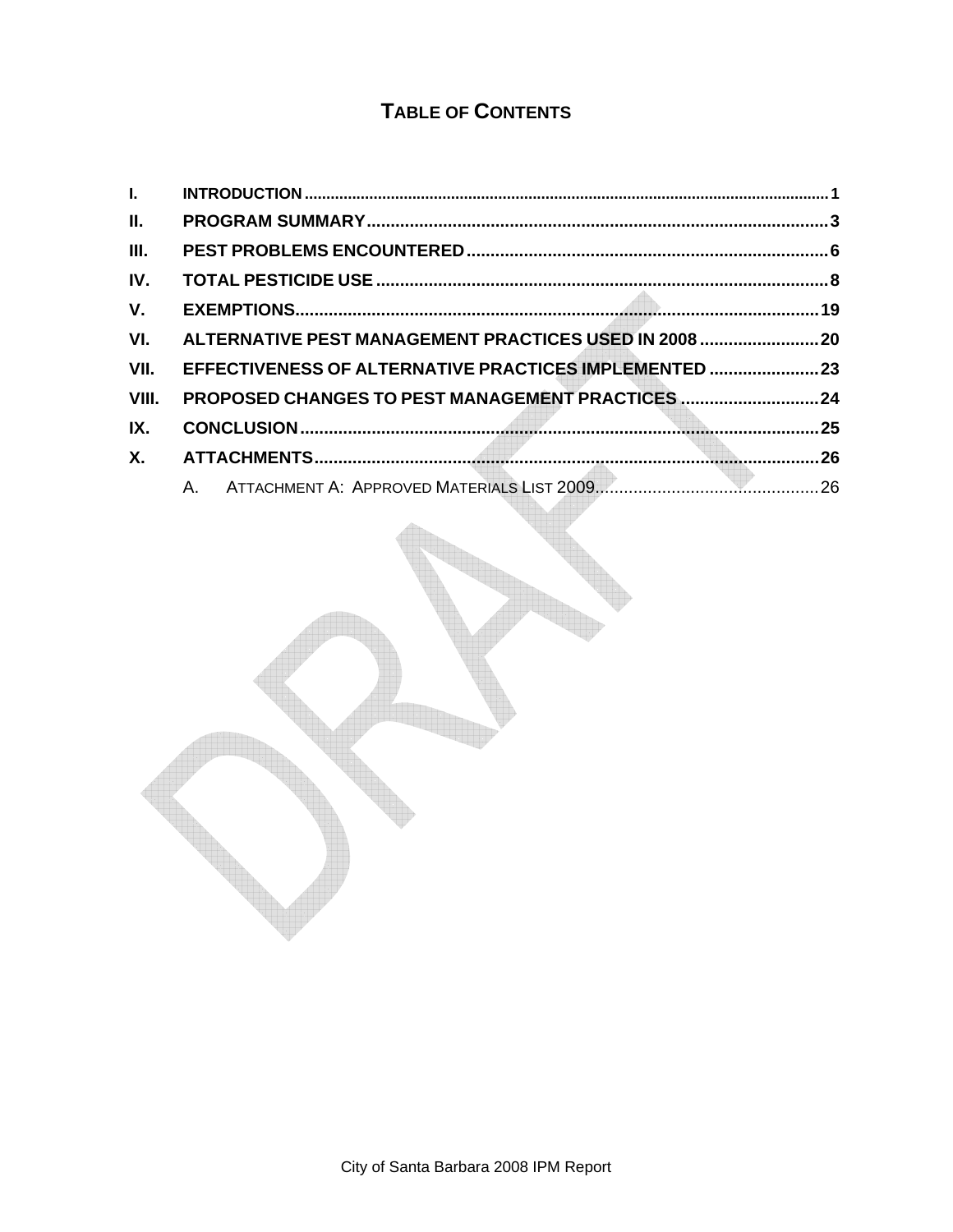### **I. INTRODUCTION**

In January 2004, the City of Santa Barbara (City) adopted a jurisdiction–wide Integrated Pest Management (IPM) Strategy. The City's IPM Strategy was developed to help reduce pesticide hazards on City property and promote effective pest management. The 2008 IPM Annual Report is the fifth Annual Report for the program.

The IPM Strategy requires an Annual Report that addresses each of the following areas:

- Types of pest problems each Department encountered
- Types and quantities of pesticides used by each Department
- Exemptions currently in place and granted during the previous year
- Alternatives currently used for phased out pesticides
- Alternatives proposed for adoption within the next 12 months
- Effectiveness of changes to pest management
- Planned changes to pest management practices

#### **Integration of the PHAER Zone System**

The IPM Strategy required the development of a "Zone System" tied to the IPM Approved Materials List to limit pesticide use based on potential human exposure. In February 2006, the City Council adopted the PHAER system for incorporation into the IPM Strategy.

The PHAER system assigns Green, Yellow, or a Special Circumstance/Red Zone designation to sites, or portions of sites, based upon the potential for exposure by humans and sensitive habitat to hazardous pesticides, and allows use of carefully screened materials by zone designation. For example, Green Zones are areas of high exposure potential, and only pesticides designated as "Green", which show very limited human and environmental impacts, may be used. Yellow Zones are areas with less potential for harm from exposure, and a broader range of "Yellow" materials are permitted under the PHAER Zone system.

As a management tool, the Parks and Recreation Department has been operating a dedicated crew to provide some of the labor necessary in pursuing the specific alternative practices and goals included in the PHAER Zone.

In addition to the areas described above, the 2008 Annual Report discusses the Pesticide Hazard And Exposure Reduction (PHAER) Zone System.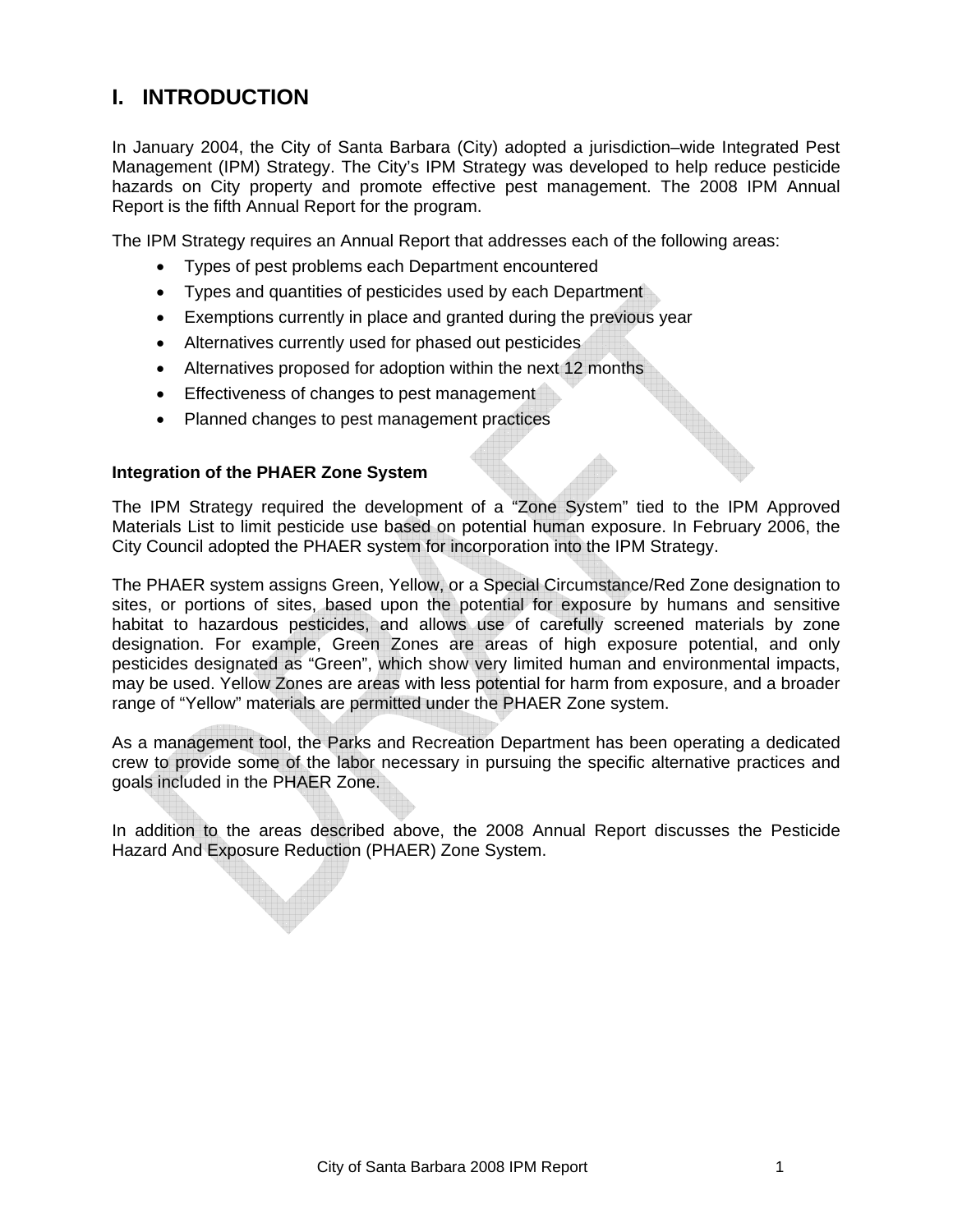#### **Citizen and Staff IPM Advisory Committees**

The Staff IPM Committee continued to work effectively with the Citizen IPM Advisory Committee to administer the IPM Strategy, and oversee pest management practices. In 2008 the Citizen IPM Advisory Committee met five times to discuss and act on IPM policies and practices and made a site visit to Alice Keck Park Memorial Gardens to inspect the weed issues in the park.

The 2008 Citizen IPM Advisory Committee included the following representatives:

- Eric Cardenas, Environmental Defense Center (EDC)
- Greg Chittick, community at large
- Oscar Carmona, community at large
- Kristen LaBonte, community at large
- Corey Wells, Pesticide Awareness and Alternative Coalition (PAAC)

Eric Cardenas finished his term at the end of 2008. A new committee member will be selected to represent the EDC in 2009.

Department IPM Coordinators are appointed by Department Heads to serve on the Staff IPM Committee.

Department representatives include:

- Jeff McKee, Airport Department
- Michele DeCant, Community Development Department
- Joe Poire, Fire Department
- James Dewey, Public Works Department
- Judd Conley, Waterfront Department
- Santos Escobar, serving as the IPM Coordinator, Parks and Recreation Department

#### **IPM Advisory Committee Dissentions**

In 2008, there were no IPM Advisory Committee dissentions. A dissention is when a vote is not unanimous.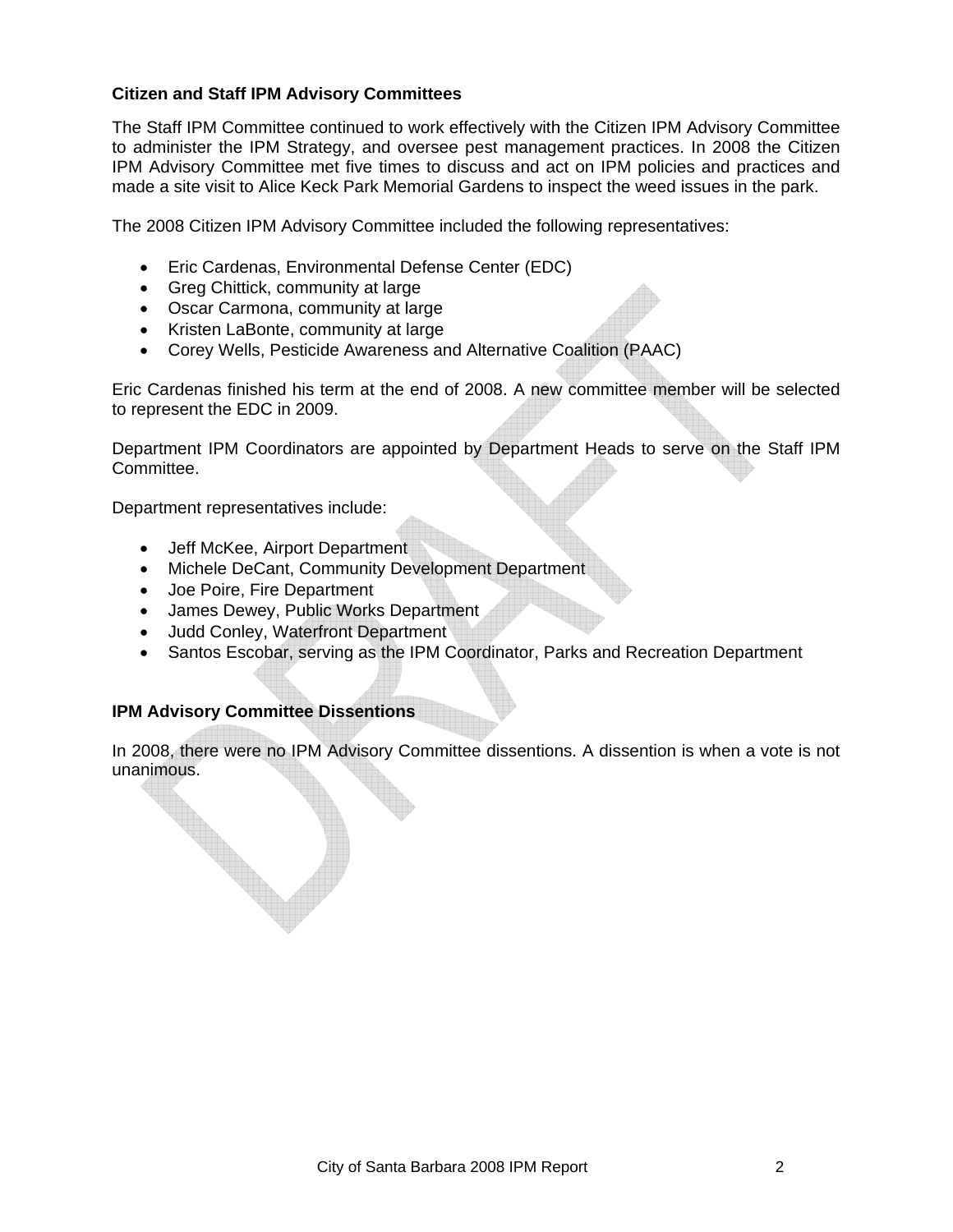### **II. 2008 PROGRAM SUMMARY**

In the fifth year of the IPM program, overall the City decreased pesticide use 31% from 1,646 units in 2007 to 1,132 units 2008. This includes a decrease in the use of Red materials from 32 units to 25 units. The use of Yellow materials decreased from 1,571 units to 868 units. The use of Green materials increased from 43 units to 239 units. The IPM Strategy favors the use of Green materials and an increased use of Bacillus for mosquito control at the Airport caused a significant rise in the use of Green materials this year. The graph below shows the high rainfall experienced in January, as well as the relatively dry remainder of the year. The abnormally wet January required increased mosquito treatment at various sites.

One of the main factors that determine pest populations is rainfall. The more rain the area receives in a year, the greater the population of insects and weeds.



**2008 Rainfall Chart** 

It is important to note that because pesticide use will vary from year to year, an increase or decrease from the previous year does not necessarily indicate a long-term trend. Many factors affect the amount of pesticides applied in any one year.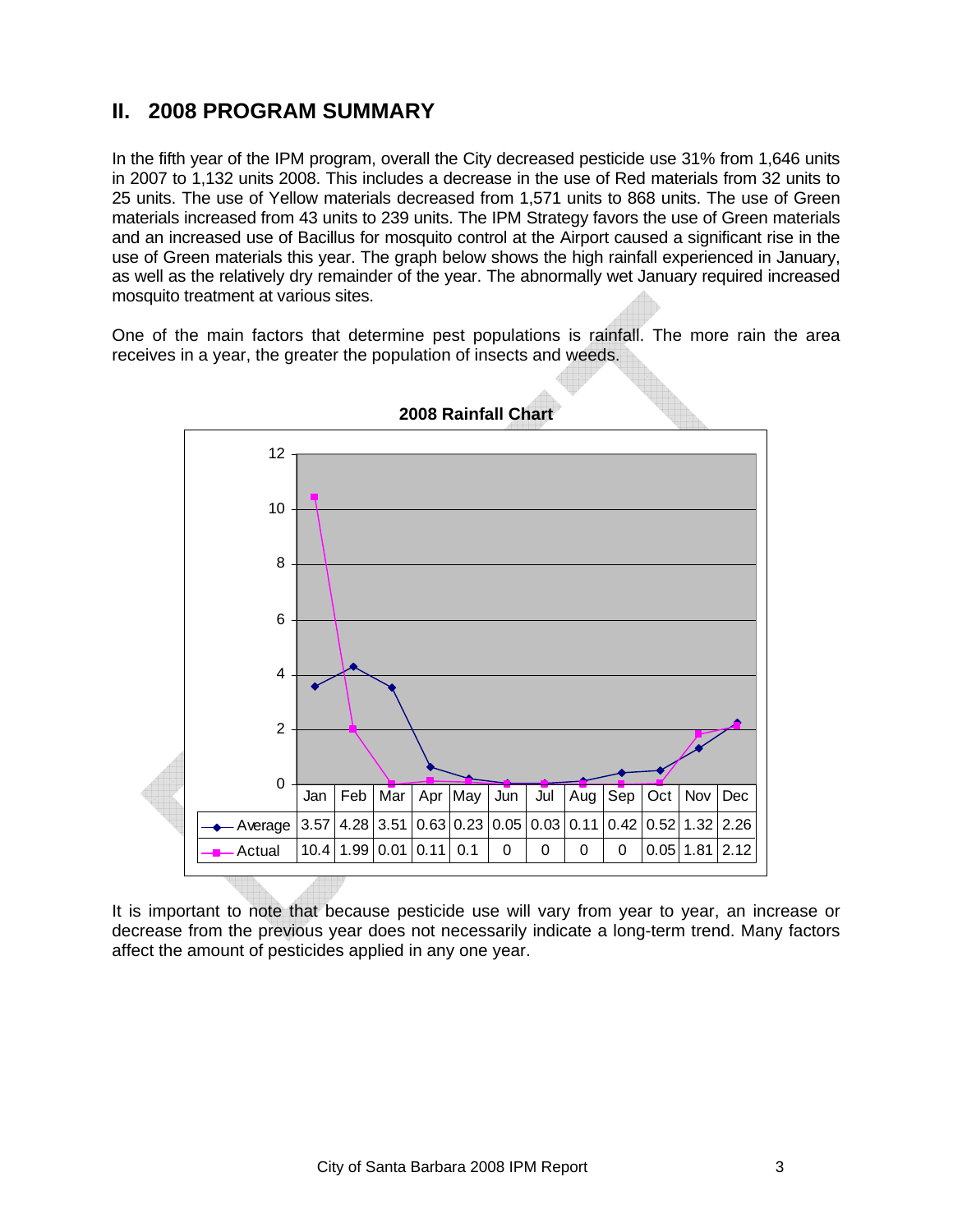#### **City-Wide**

- The units of pesticides applied decreased from 1,646 to 1,132.
- Units of Green materials increased from 43 to 239.
- Units of Yellow materials decreased from 1,571 to 868.
- Units of Red materials decreased from 32 to 25.
- The number of times pesticides were applied (including Green, Yellow, and Red materials) decreased from 269 in 2007 to 160 in 2008.
- City-wide, fourteen infractions of the IPM Strategy were recorded.

#### **Airport Department**

- Due to an over-all average rain season in 2008, applications of Altosid XR, an extended release, yellow mosquito control product, decreased by from 1,153 units in 2007 to 621 units in 2008. A pilot project using a larger percentage of green materials to control mosquitoes was initiated in the fall of 2008.
- Applications of Ditrac, a Yellow material, for rodent control were dramatically reduced from 197 units in 2007 to 33 units in 2008.
- 15,834 labor hours were spent performing alternative efforts for weed control, etc.
- Applications of the yellow materials Roundup Pro and Surflan used to control weeds decreased from 140 units in 2007 to 137 units in 2008.
- An exemption for Termidor SC was granted for the treatment of an infestation of subterranean termites in one Airport building.
- The Airport had one infraction of the IPM Strategy. Contractors working for the Airport inadvertently applied .75 gallons of QuickPro herbicide, a Red material, in an Airport Yellow zone without an exemption. This was the only application of a special circumstance material at the Airport in 2008.

#### **Creeks Division, Parks and Recreation Department**

- No pesticides were applied in 2008.
- Application of 102 yards of mulch.

#### **Golf Division, Parks and Recreation Department**

- The units of pesticides applied increased from 12 to 29.
- Units of Yellow materials decreased from 11 to 5.
- Units of Red materials increased significantly from 1 to 24.
- The golf course continues to brew microorganisms and compost tea for the greens.
- Golf had two infractions of the IPM Strategy, applying an herbicide and a fungicide without the required exemption.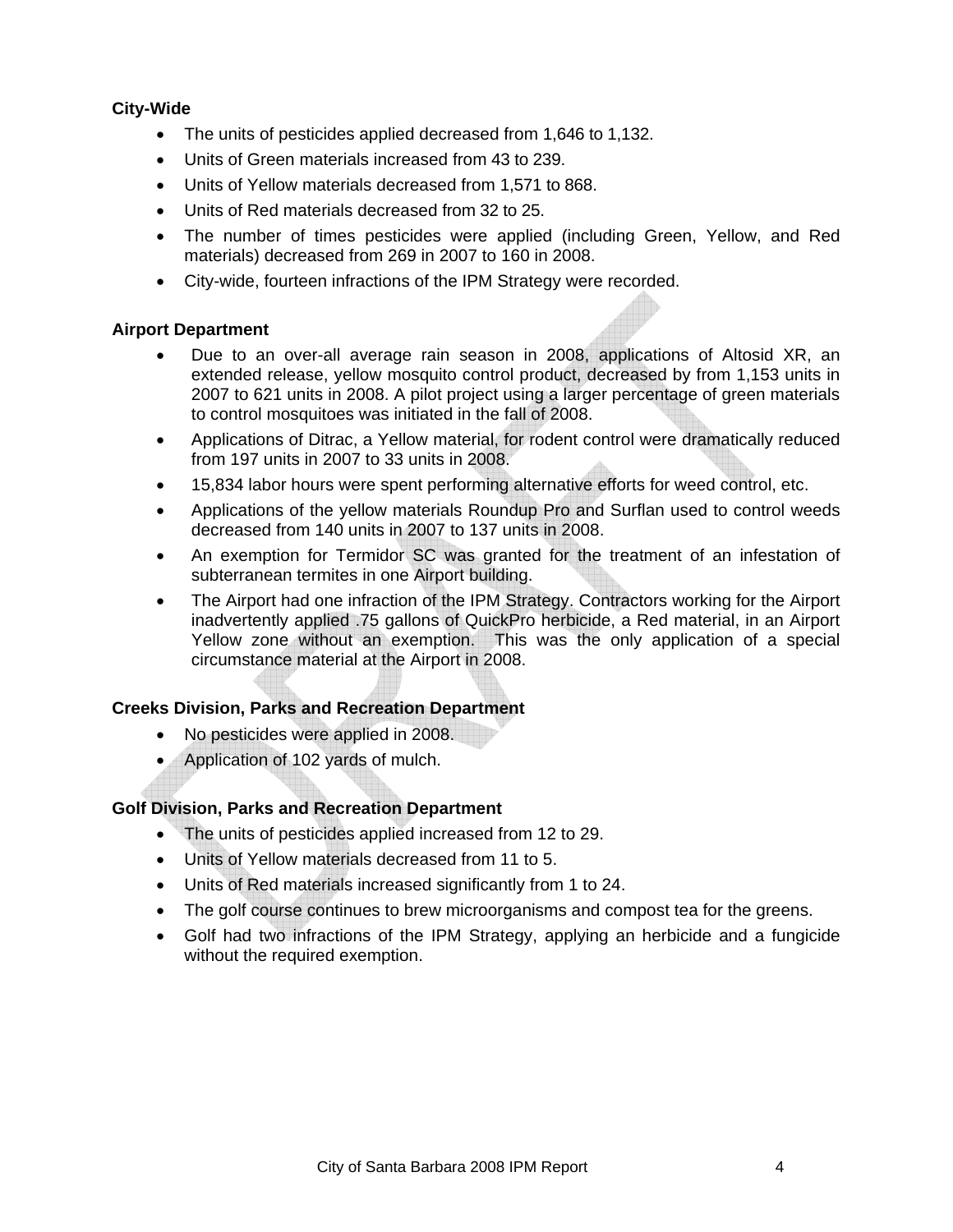#### **Parks Division, Parks and Recreation Department**

- The units of pesticides applied increased from 17 to 78.
- Units of Green materials increased from 12 to 40.
- Units of Yellow materials increased from 6 to 38.
- No Red materials were used in 2008.
- 3,587 lineal feet of curbing installed in parks to reduce weed spread.
- Application of 2,125 yards of mulch.

#### **Public Works Department**

- The units of pesticides applied increased from 2 to 28.
- Units of Green materials increased from .5 to 20.
- Units of Yellow materials increased from 1 to 8.
- Units of Red materials increased from 0 in 2007 to .221 in 2008.
- Public Works had eleven infractions of the IPM strategy. Eleven pesticides were applied without the required exemptions. These applications totaled 8 units and most were due to contractor use for structural pest control, and many were applied in bait stations.

#### **Waterfront Department**

• No pesticides were applied in 2008.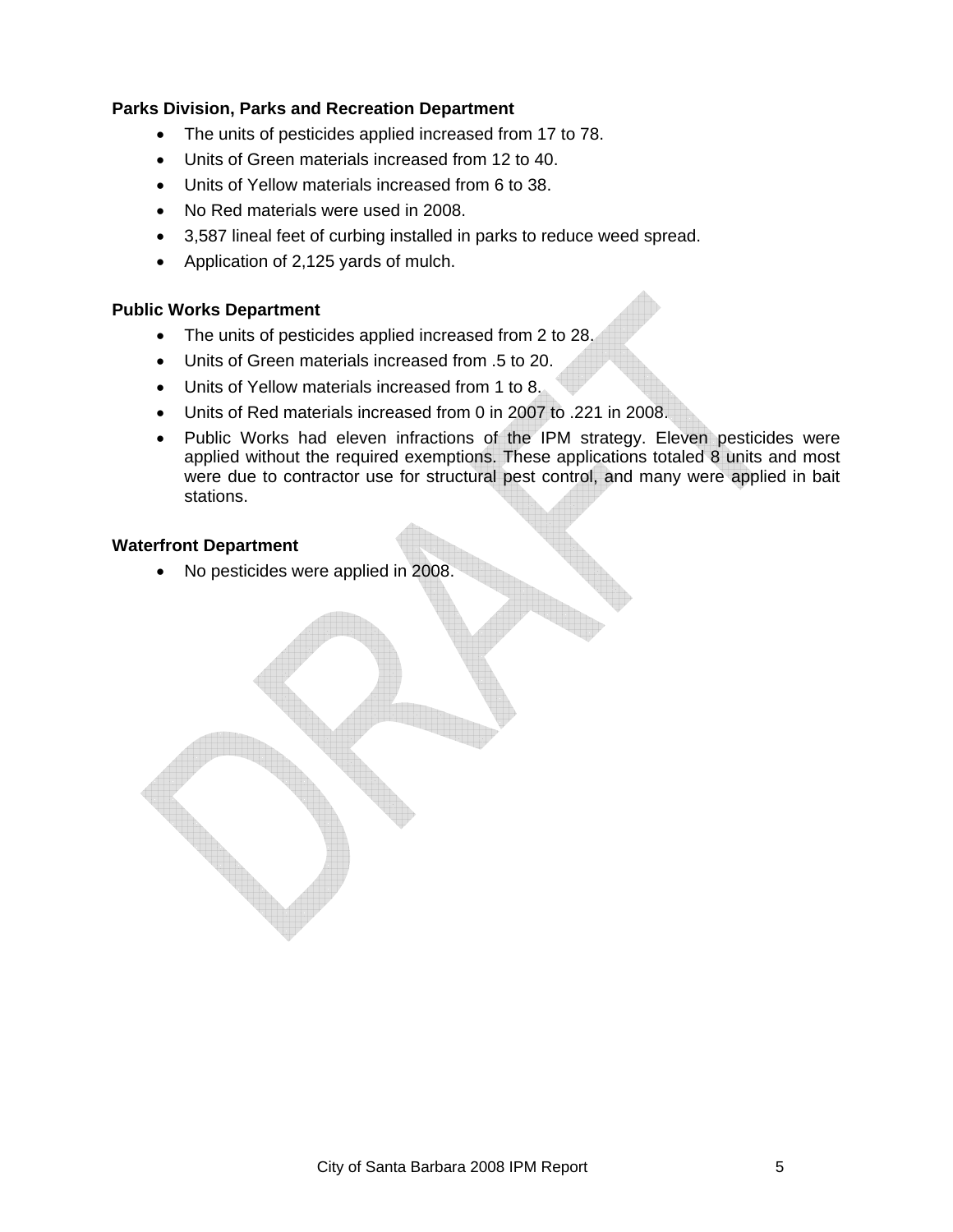### **III. PEST PROBLEMS ENCOUNTERED**

The table below outlines the variety of pests encountered on City properties in 2008. Departments ranked their top three pest problems with numbers 1, 2 and 3. Other pest problems encountered are checked  $(\checkmark)$ . Footnote annotations provide additional information.

|                            |                            | Airport                 | Creeks       | Golf                      | Parks                   | Parking        | <b>Public Works</b> | Waterfront              |
|----------------------------|----------------------------|-------------------------|--------------|---------------------------|-------------------------|----------------|---------------------|-------------------------|
| Plant pests                | Giant whitefly             |                         |              | $\checkmark$              | $\checkmark$            | $\checkmark$   | $\checkmark$        |                         |
|                            | Misc. plant insects        |                         |              | ✓                         | $\sqrt{3}$              | 3              |                     |                         |
|                            | <b>Disease</b>             |                         |              | $\overline{\mathbf{1}^1}$ | $\sqrt{4}$              | $\checkmark$   |                     |                         |
| <b>Specimen Tree Pests</b> | Oak Worm                   | ✓                       |              | ✓                         | $\checkmark$            | $\overline{2}$ |                     |                         |
|                            | Psyllids                   |                         |              | ✓                         | $\checkmark$            |                |                     |                         |
| Weeds                      | Invasives                  | $\checkmark$            | $\checkmark$ | 3 <sup>2</sup>            | $1^{\overline{5}}$      |                |                     |                         |
|                            | General weeds              | $\overline{\mathbf{3}}$ | $\checkmark$ | $\checkmark$              | 1                       | 1              | $\checkmark$        | 3                       |
|                            | Perennial grasses          | $\checkmark$            | $\checkmark$ | $\checkmark$              | $\overline{1^6}$        |                | $\checkmark$        | $\overline{\checkmark}$ |
| Vertebrates                | Gopher                     | $\overline{2}$          | $\checkmark$ | $\overline{\mathbf{2}}$   | $\overline{\mathbf{2}}$ |                | $\checkmark$        | $\overline{\checkmark}$ |
|                            | <b>Ground Squirrel</b>     | $\checkmark$            | $\checkmark$ | $\overline{2}$            | $\checkmark$            |                |                     | $\overline{\checkmark}$ |
|                            | Gulls/ nuisance birds      | ✓                       |              | $\overline{2}$            | $\checkmark$            | $\checkmark$   |                     | $\overline{2}$          |
|                            | Moles                      |                         |              | $\overline{2}$            | $\checkmark$            |                |                     |                         |
|                            | Raccoons                   |                         |              | $\overline{\mathbf{2}}$   |                         |                |                     |                         |
|                            | <b>Skunks</b>              |                         |              | $\overline{\mathbf{2}}$   |                         |                |                     |                         |
| Human Health               | Poison Oak                 | $\checkmark$            |              |                           | $\checkmark$            |                |                     |                         |
|                            | Bees, yellow jackets, etc. |                         |              | $\checkmark$              | $\mathbf{3}$            | $\checkmark$   | $\overline{2}$      |                         |
|                            | Rats/ mice                 | $\checkmark$            |              | $\checkmark$              | $\checkmark$            | $\checkmark$   | 3                   | 1                       |
|                            | <b>Mosquitoes</b>          | 1                       |              |                           | $\checkmark$            |                | 1                   |                         |
| Other                      | <b>Termites</b>            | $\checkmark$            |              |                           |                         |                | ✓                   |                         |
|                            | Roaches                    |                         |              |                           |                         |                | $\checkmark$        |                         |
|                            | Pigeons                    | $\checkmark$            |              |                           |                         | $\checkmark$   | $\checkmark$        |                         |
|                            | Crows                      | $\checkmark$            |              | ✓                         |                         |                |                     |                         |
|                            | Ants                       | ✓                       |              |                           |                         | ✓              |                     |                         |

#### **Pest Problems Encountered Table**

- 1. Golf reported these plant diseases (fungus): Dollar Spot, Pink Snow Mold, Anthracnose, and Yellow Patch.
- 2. Golf reported the invasive weed: Clover.
- 3. Parks reported these plant insects: Lerp Psyllids, Mites, Oak Moths, Thrips, Aphids, Snails, Slugs, and Ants.
- 4. Parks reported these plant diseases: Leaf Spot, Mildew, Blight, Pink Bud Rot, Sooty Mold, Pythium, Armillaria, and Phytothora.
- 5. Parks reported these invasive weeds: Arundo, Nutgrass, Kikuyu Grass, Clover, Oxalis, Malva, Foxtail, Spurge, Dandelion, Milkweed, Sow Thistle, Poa annua, Puncture Vine, Johnson Grass, and Poison Oak.
- 6. Parks reported the following perennial grasses: Crab and Bermuda.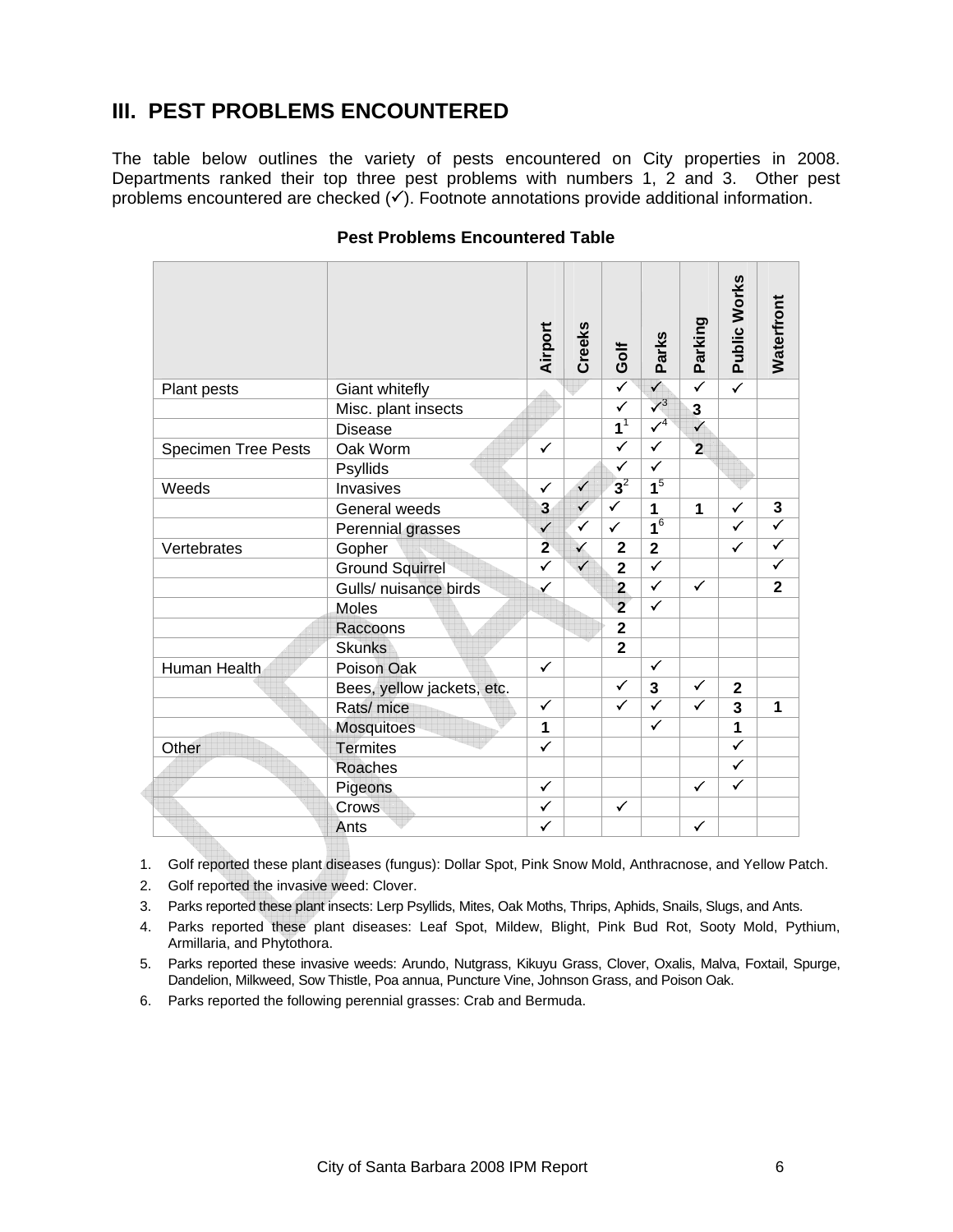### **This page intentionally left blank**

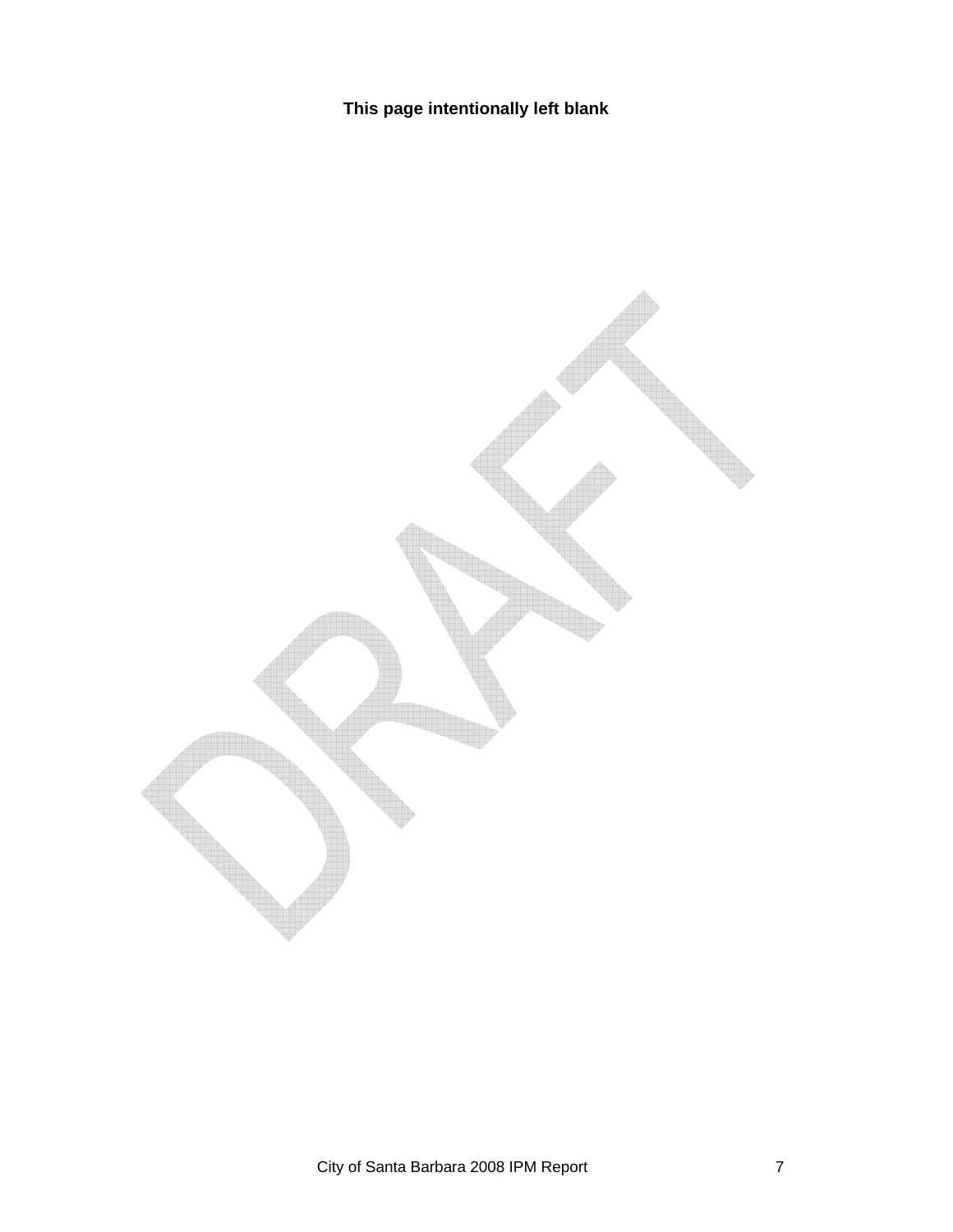### **IV. TOTAL PESTICIDE USE**

Data has been collected for City-wide pesticide application since 2004. However, data is available for the Golf Division for the last 7 years and for the Parks Division for the last 10 years. This data is plotted in the graphs on subsequent pages which depict the various reductions and increases in pesticide use by each Department. A City-wide narrative is provided as well as one for each Department describing the particular pest issues faced this year, followed by a graph depicting pesticide use.

There are a number of factors that affect pesticide use. Theses include weather patterns (unseasonably dry or wet weather), introduction of new, or changes to existing pest populations, and changes in the effectiveness or availability of pesticide materials.

It should also be noted that due to the change in 2006 from the Tier system to the PHAER system of pesticide classification, the graphs will show an expanded data list beneath each chart. The top data list is based on the PHAER system of pesticide classification and is valid for the 2006 - 2008 columns only. The lower data list is based on the Tier system and is included for prior years to provide historical data.

As the program continues into its sixth year, reduced budgets and staffing levels will be a significant challenge. Financial constraints may require a change in service levels and aesthetic expectations or a greater reliance on more cost effective traditional pesticides. However, the IPM Strategy favors the use of Green materials when practical and cost-effective. In the instances where a viable Green alternative exists, is likely that the overall volume of materials applied will increase. Green materials require higher application levels than high risk pesticides. A rise in Green material use, though it increases the over-all pesticide use in the City, will generally mean a reduction in the application of higher risk Yellow and Red materials.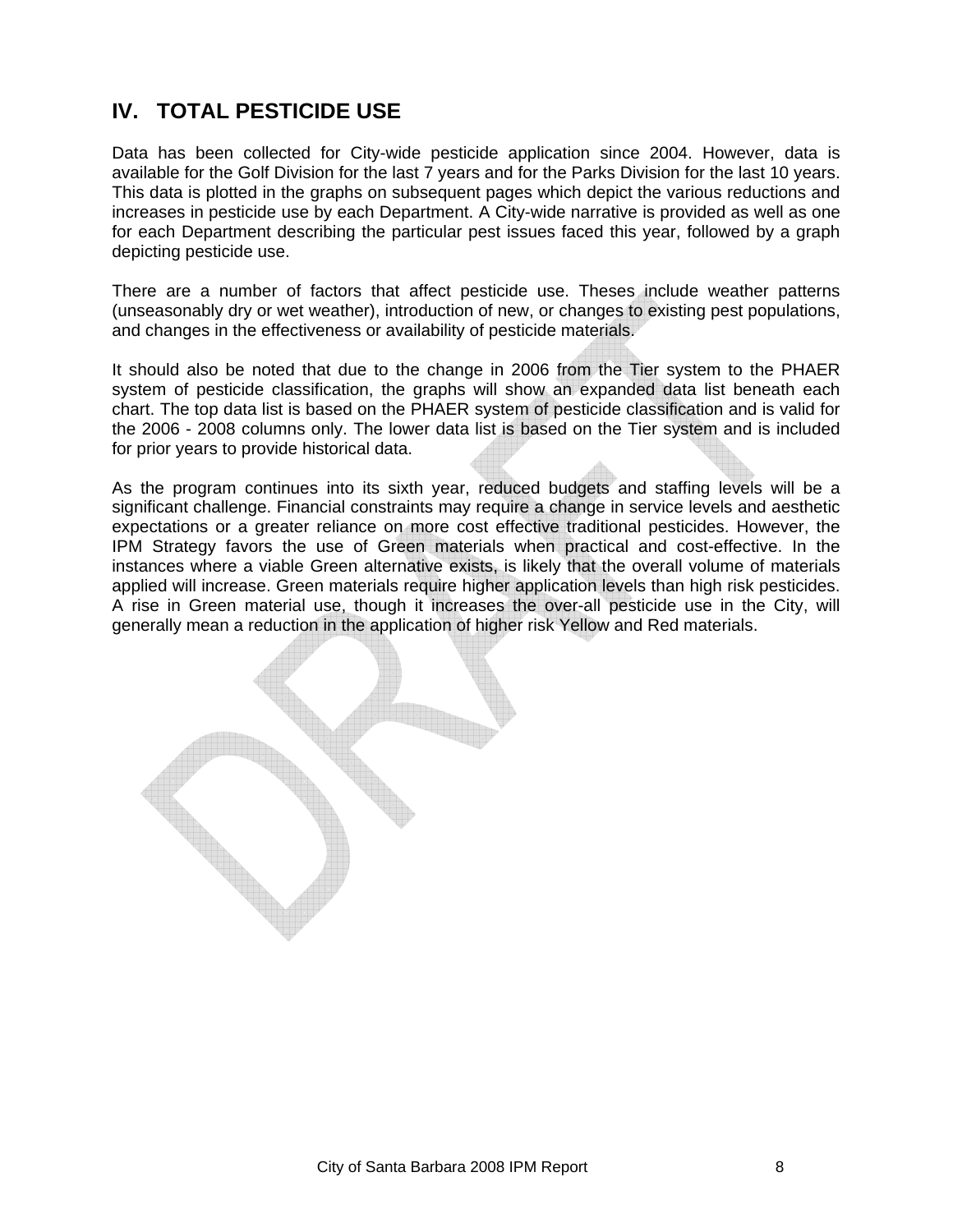#### **Overall City-wide Pesticide Use**

City-wide pesticide use decreased in 2008, mainly because of reduced use of Yellow materials for mosquito control at the Airport. Pesticides applied decreased from 1,646 units in 2007 to 1,131.989 units in 2008. The use of Green materials increased from 43 units to 239 units. The use of Yellow materials decreased from 1,562.03 units to 867.59 units and Red materials decreased from 32 units to 25.392 units.

The table below provides a summary of the pesticides applied on City property in 2008. Pesticides are reported in either pounds or gallons depending on if they are dry or liquid. The column labeled "Type" includes the type of pesticide applied: Insecticide, Fungicide, Herbicide, Molluscicide, and Rodenticide. The data used to generate the total overall pesticide use is based upon total units (gallons or pounds) of all materials.

City Departments who applied pesticides, or contracted with pesticide applicators, prepared monthly pesticide and alternative use reports, and participated in the preparation of this Annual Report. The monthly reports form the basis of the Annual Report and are available at the main offices of each Department.

| Pesticide Name          | Active Ingredient          | Type        |                           | Airport            |          | Golf           |                       |               |                |                  |                           |              |                 |                |  |  |  |  |  |  |  |  |  |  |  |  |  |  |  |  |  |  |  |  |  |  |  |  |  |  |  | Amount of Pesticide Applied |  |  |  |  |  |  |  |  |  |  |  |  |  |  |  |  |  |  |  |  |  |  |  |  |  | and Recreation<br>Parks |  |  |  |  |  |  |  |  |  |  |  |  |  | <b>Public Works</b> | Airport | ទី | and Recreation<br><b>Parks</b> | <b>Public Works</b> |
|-------------------------|----------------------------|-------------|---------------------------|--------------------|----------|----------------|-----------------------|---------------|----------------|------------------|---------------------------|--------------|-----------------|----------------|--|--|--|--|--|--|--|--|--|--|--|--|--|--|--|--|--|--|--|--|--|--|--|--|--|--|--|-----------------------------|--|--|--|--|--|--|--|--|--|--|--|--|--|--|--|--|--|--|--|--|--|--|--|--|--|-------------------------|--|--|--|--|--|--|--|--|--|--|--|--|--|---------------------|---------|----|--------------------------------|---------------------|
|                         |                            |             | Gallons                   | Pounds             | Gallons  | Pounds         | Gallons               | Pounds        |                | Gallons   Pounds |                           | Applications |                 |                |  |  |  |  |  |  |  |  |  |  |  |  |  |  |  |  |  |  |  |  |  |  |  |  |  |  |  |                             |  |  |  |  |  |  |  |  |  |  |  |  |  |  |  |  |  |  |  |  |  |  |  |  |  |                         |  |  |  |  |  |  |  |  |  |  |  |  |  |                     |         |    |                                |                     |
| Burnout II              | Clove Oil                  | Herbicide   | 19                        |                    |          |                |                       |               |                |                  |                           |              |                 |                |  |  |  |  |  |  |  |  |  |  |  |  |  |  |  |  |  |  |  |  |  |  |  |  |  |  |  |                             |  |  |  |  |  |  |  |  |  |  |  |  |  |  |  |  |  |  |  |  |  |  |  |  |  |                         |  |  |  |  |  |  |  |  |  |  |  |  |  |                     |         |    |                                |                     |
| <b>Summit Bits</b>      | <b>Bti</b>                 | Insecticide |                           |                    |          |                |                       | 40            |                | 20               |                           |              | $\mathbf{1}$    | $\mathbf{1}$   |  |  |  |  |  |  |  |  |  |  |  |  |  |  |  |  |  |  |  |  |  |  |  |  |  |  |  |                             |  |  |  |  |  |  |  |  |  |  |  |  |  |  |  |  |  |  |  |  |  |  |  |  |  |                         |  |  |  |  |  |  |  |  |  |  |  |  |  |                     |         |    |                                |                     |
| Vectobac G              | <b>Bti</b>                 | Insecticide |                           | 5                  |          |                |                       |               |                |                  | $\mathbf{1}$              |              |                 |                |  |  |  |  |  |  |  |  |  |  |  |  |  |  |  |  |  |  |  |  |  |  |  |  |  |  |  |                             |  |  |  |  |  |  |  |  |  |  |  |  |  |  |  |  |  |  |  |  |  |  |  |  |  |                         |  |  |  |  |  |  |  |  |  |  |  |  |  |                     |         |    |                                |                     |
| Vectolex CG             | <b>Bacillus sphaericus</b> | Insecticide |                           | 155                |          |                |                       |               |                |                  | 3                         |              |                 |                |  |  |  |  |  |  |  |  |  |  |  |  |  |  |  |  |  |  |  |  |  |  |  |  |  |  |  |                             |  |  |  |  |  |  |  |  |  |  |  |  |  |  |  |  |  |  |  |  |  |  |  |  |  |                         |  |  |  |  |  |  |  |  |  |  |  |  |  |                     |         |    |                                |                     |
| not reported            | Permethrin                 | Insecticide |                           |                    |          |                |                       |               | 0.01           |                  |                           |              |                 |                |  |  |  |  |  |  |  |  |  |  |  |  |  |  |  |  |  |  |  |  |  |  |  |  |  |  |  |                             |  |  |  |  |  |  |  |  |  |  |  |  |  |  |  |  |  |  |  |  |  |  |  |  |  |                         |  |  |  |  |  |  |  |  |  |  |  |  |  |                     |         |    |                                |                     |
|                         | <b>Green Totals</b>        |             | 19                        | 160                | $\Omega$ | $\Omega$       | $\Omega$              | 40            | 0.01           | 20               | $\overline{4}$            | $\mathbf{0}$ | $\mathbf 1$     | $\mathbf{1}$   |  |  |  |  |  |  |  |  |  |  |  |  |  |  |  |  |  |  |  |  |  |  |  |  |  |  |  |                             |  |  |  |  |  |  |  |  |  |  |  |  |  |  |  |  |  |  |  |  |  |  |  |  |  |                         |  |  |  |  |  |  |  |  |  |  |  |  |  |                     |         |    |                                |                     |
| <b>Altosid XR</b>       | Methoprene                 | Insecticide |                           | 620.50             |          |                |                       |               |                | 0.007            | $\overline{9}$            |              |                 | $\mathbf{1}$   |  |  |  |  |  |  |  |  |  |  |  |  |  |  |  |  |  |  |  |  |  |  |  |  |  |  |  |                             |  |  |  |  |  |  |  |  |  |  |  |  |  |  |  |  |  |  |  |  |  |  |  |  |  |                         |  |  |  |  |  |  |  |  |  |  |  |  |  |                     |         |    |                                |                     |
| Ditrac                  | Diphacinone                | Rodenticide |                           | 33.125             |          |                |                       |               |                |                  | 12                        |              |                 |                |  |  |  |  |  |  |  |  |  |  |  |  |  |  |  |  |  |  |  |  |  |  |  |  |  |  |  |                             |  |  |  |  |  |  |  |  |  |  |  |  |  |  |  |  |  |  |  |  |  |  |  |  |  |                         |  |  |  |  |  |  |  |  |  |  |  |  |  |                     |         |    |                                |                     |
| Maxforce                | Hydramethylnon             | Insecticide |                           |                    |          |                |                       |               | 0.003          |                  |                           |              |                 | $\mathbf{1}$   |  |  |  |  |  |  |  |  |  |  |  |  |  |  |  |  |  |  |  |  |  |  |  |  |  |  |  |                             |  |  |  |  |  |  |  |  |  |  |  |  |  |  |  |  |  |  |  |  |  |  |  |  |  |                         |  |  |  |  |  |  |  |  |  |  |  |  |  |                     |         |    |                                |                     |
| M-Pede                  | Potassium fatty acids      | Insecticide |                           |                    |          |                |                       |               | $\overline{2}$ |                  |                           |              |                 | $\overline{4}$ |  |  |  |  |  |  |  |  |  |  |  |  |  |  |  |  |  |  |  |  |  |  |  |  |  |  |  |                             |  |  |  |  |  |  |  |  |  |  |  |  |  |  |  |  |  |  |  |  |  |  |  |  |  |                         |  |  |  |  |  |  |  |  |  |  |  |  |  |                     |         |    |                                |                     |
| Neem Oil                | Neem Oil                   | Fungicide   |                           |                    |          |                | 0.04                  |               |                |                  |                           |              | $\mathbf 1$     |                |  |  |  |  |  |  |  |  |  |  |  |  |  |  |  |  |  |  |  |  |  |  |  |  |  |  |  |                             |  |  |  |  |  |  |  |  |  |  |  |  |  |  |  |  |  |  |  |  |  |  |  |  |  |                         |  |  |  |  |  |  |  |  |  |  |  |  |  |                     |         |    |                                |                     |
| Omni Oil                | Petroleum                  | Insecticide |                           |                    |          |                |                       |               | $\mathbf{1}$   |                  | 8                         |              |                 | $\overline{4}$ |  |  |  |  |  |  |  |  |  |  |  |  |  |  |  |  |  |  |  |  |  |  |  |  |  |  |  |                             |  |  |  |  |  |  |  |  |  |  |  |  |  |  |  |  |  |  |  |  |  |  |  |  |  |                         |  |  |  |  |  |  |  |  |  |  |  |  |  |                     |         |    |                                |                     |
| Round-up Pro            | Glyphosate                 | Herbicide   | 76.875                    |                    | 4.97     |                | 4.2                   |               |                |                  | 14                        | 30           | $\overline{24}$ |                |  |  |  |  |  |  |  |  |  |  |  |  |  |  |  |  |  |  |  |  |  |  |  |  |  |  |  |                             |  |  |  |  |  |  |  |  |  |  |  |  |  |  |  |  |  |  |  |  |  |  |  |  |  |                         |  |  |  |  |  |  |  |  |  |  |  |  |  |                     |         |    |                                |                     |
| Surflan                 | Oryzalin                   | Herbicide   | 60                        |                    |          |                |                       |               |                |                  | $\overline{4}$            |              |                 |                |  |  |  |  |  |  |  |  |  |  |  |  |  |  |  |  |  |  |  |  |  |  |  |  |  |  |  |                             |  |  |  |  |  |  |  |  |  |  |  |  |  |  |  |  |  |  |  |  |  |  |  |  |  |                         |  |  |  |  |  |  |  |  |  |  |  |  |  |                     |         |    |                                |                     |
| <b>Termidor SC</b>      | Fipronil                   | Insecticide | 0.98                      |                    |          |                |                       |               | 0.27           |                  | $\mathbf{1}$              |              |                 | 5              |  |  |  |  |  |  |  |  |  |  |  |  |  |  |  |  |  |  |  |  |  |  |  |  |  |  |  |                             |  |  |  |  |  |  |  |  |  |  |  |  |  |  |  |  |  |  |  |  |  |  |  |  |  |                         |  |  |  |  |  |  |  |  |  |  |  |  |  |                     |         |    |                                |                     |
| Terro                   | Sodium Tetraborate         | Insecticide |                           |                    |          |                |                       |               | 0.12           |                  |                           |              |                 | 5              |  |  |  |  |  |  |  |  |  |  |  |  |  |  |  |  |  |  |  |  |  |  |  |  |  |  |  |                             |  |  |  |  |  |  |  |  |  |  |  |  |  |  |  |  |  |  |  |  |  |  |  |  |  |                         |  |  |  |  |  |  |  |  |  |  |  |  |  |                     |         |    |                                |                     |
| Wilco Rodent Bait       | <b>Diphacinone</b>         | Rodenticide |                           |                    |          |                |                       | 34            |                | 4.5              |                           |              | $\mathbf 1$     | $\overline{4}$ |  |  |  |  |  |  |  |  |  |  |  |  |  |  |  |  |  |  |  |  |  |  |  |  |  |  |  |                             |  |  |  |  |  |  |  |  |  |  |  |  |  |  |  |  |  |  |  |  |  |  |  |  |  |                         |  |  |  |  |  |  |  |  |  |  |  |  |  |                     |         |    |                                |                     |
| XL2G                    | Oryzalin / Benefin         | Herbicide   |                           | $\overline{25}$    |          |                |                       |               |                |                  | $\mathbf{1}$              |              |                 |                |  |  |  |  |  |  |  |  |  |  |  |  |  |  |  |  |  |  |  |  |  |  |  |  |  |  |  |                             |  |  |  |  |  |  |  |  |  |  |  |  |  |  |  |  |  |  |  |  |  |  |  |  |  |                         |  |  |  |  |  |  |  |  |  |  |  |  |  |                     |         |    |                                |                     |
|                         | <b>Yellow Totals</b>       |             | 137.855                   | 678.625            | 4.97     | $\overline{0}$ | 4.24                  | 34            | 3.393          | 4.507            | 49                        | 30           | 26              | 24             |  |  |  |  |  |  |  |  |  |  |  |  |  |  |  |  |  |  |  |  |  |  |  |  |  |  |  |                             |  |  |  |  |  |  |  |  |  |  |  |  |  |  |  |  |  |  |  |  |  |  |  |  |  |                         |  |  |  |  |  |  |  |  |  |  |  |  |  |                     |         |    |                                |                     |
| Banner-maxx             | Propiconazole              | Fungicide   |                           |                    | 0.78     |                |                       |               |                |                  |                           | $\mathbf{1}$ |                 |                |  |  |  |  |  |  |  |  |  |  |  |  |  |  |  |  |  |  |  |  |  |  |  |  |  |  |  |                             |  |  |  |  |  |  |  |  |  |  |  |  |  |  |  |  |  |  |  |  |  |  |  |  |  |                         |  |  |  |  |  |  |  |  |  |  |  |  |  |                     |         |    |                                |                     |
| Daconil                 | Chlorothalonil             | Fungicide   |                           |                    | 7.5      |                |                       |               |                |                  |                           | 2            |                 |                |  |  |  |  |  |  |  |  |  |  |  |  |  |  |  |  |  |  |  |  |  |  |  |  |  |  |  |                             |  |  |  |  |  |  |  |  |  |  |  |  |  |  |  |  |  |  |  |  |  |  |  |  |  |                         |  |  |  |  |  |  |  |  |  |  |  |  |  |                     |         |    |                                |                     |
| Fungicide X             | Iprodione                  | Fungicide   |                           |                    | 0.08     |                |                       |               |                |                  |                           | $\mathbf{1}$ |                 |                |  |  |  |  |  |  |  |  |  |  |  |  |  |  |  |  |  |  |  |  |  |  |  |  |  |  |  |                             |  |  |  |  |  |  |  |  |  |  |  |  |  |  |  |  |  |  |  |  |  |  |  |  |  |                         |  |  |  |  |  |  |  |  |  |  |  |  |  |                     |         |    |                                |                     |
| Fusilade                | Fluazifop-P-butyl          | Herbicide   |                           |                    | 0.001    |                |                       |               |                |                  |                           | $\mathbf{1}$ |                 |                |  |  |  |  |  |  |  |  |  |  |  |  |  |  |  |  |  |  |  |  |  |  |  |  |  |  |  |                             |  |  |  |  |  |  |  |  |  |  |  |  |  |  |  |  |  |  |  |  |  |  |  |  |  |                         |  |  |  |  |  |  |  |  |  |  |  |  |  |                     |         |    |                                |                     |
| Heritage                | Azoxystrobin               | Fungicide   |                           |                    |          | 2.5            |                       |               |                |                  |                           | $\mathbf{1}$ |                 |                |  |  |  |  |  |  |  |  |  |  |  |  |  |  |  |  |  |  |  |  |  |  |  |  |  |  |  |                             |  |  |  |  |  |  |  |  |  |  |  |  |  |  |  |  |  |  |  |  |  |  |  |  |  |                         |  |  |  |  |  |  |  |  |  |  |  |  |  |                     |         |    |                                |                     |
| Medallion               | Fludioxonil                | Fungicide   |                           |                    |          | 13.56          |                       |               |                |                  |                           | 5            |                 |                |  |  |  |  |  |  |  |  |  |  |  |  |  |  |  |  |  |  |  |  |  |  |  |  |  |  |  |                             |  |  |  |  |  |  |  |  |  |  |  |  |  |  |  |  |  |  |  |  |  |  |  |  |  |                         |  |  |  |  |  |  |  |  |  |  |  |  |  |                     |         |    |                                |                     |
| <b>QuickPro</b>         | Glyphosate / Diquat        | Herbicide   | 0.75                      |                    |          |                |                       |               |                |                  | 2                         |              |                 |                |  |  |  |  |  |  |  |  |  |  |  |  |  |  |  |  |  |  |  |  |  |  |  |  |  |  |  |                             |  |  |  |  |  |  |  |  |  |  |  |  |  |  |  |  |  |  |  |  |  |  |  |  |  |                         |  |  |  |  |  |  |  |  |  |  |  |  |  |                     |         |    |                                |                     |
| not reported            | Acetamiprid                | Insecticide |                           |                    |          |                |                       |               | 0.08           |                  |                           |              |                 | $\mathbf{1}$   |  |  |  |  |  |  |  |  |  |  |  |  |  |  |  |  |  |  |  |  |  |  |  |  |  |  |  |                             |  |  |  |  |  |  |  |  |  |  |  |  |  |  |  |  |  |  |  |  |  |  |  |  |  |                         |  |  |  |  |  |  |  |  |  |  |  |  |  |                     |         |    |                                |                     |
| not reported            | <b>Bromadiolone</b>        | Insecticide |                           |                    |          |                |                       |               |                | 0.001            |                           |              |                 | $\mathbf{1}$   |  |  |  |  |  |  |  |  |  |  |  |  |  |  |  |  |  |  |  |  |  |  |  |  |  |  |  |                             |  |  |  |  |  |  |  |  |  |  |  |  |  |  |  |  |  |  |  |  |  |  |  |  |  |                         |  |  |  |  |  |  |  |  |  |  |  |  |  |                     |         |    |                                |                     |
| not reported            | Indoxacarb                 | Insecticide |                           |                    |          |                |                       |               |                | 0.09             |                           |              |                 | 5              |  |  |  |  |  |  |  |  |  |  |  |  |  |  |  |  |  |  |  |  |  |  |  |  |  |  |  |                             |  |  |  |  |  |  |  |  |  |  |  |  |  |  |  |  |  |  |  |  |  |  |  |  |  |                         |  |  |  |  |  |  |  |  |  |  |  |  |  |                     |         |    |                                |                     |
| not reported            | Chlorfenapyr               | Insecticide |                           |                    |          |                |                       |               |                | 0.05             |                           |              |                 | 5              |  |  |  |  |  |  |  |  |  |  |  |  |  |  |  |  |  |  |  |  |  |  |  |  |  |  |  |                             |  |  |  |  |  |  |  |  |  |  |  |  |  |  |  |  |  |  |  |  |  |  |  |  |  |                         |  |  |  |  |  |  |  |  |  |  |  |  |  |                     |         |    |                                |                     |
|                         | <b>Red Totals</b>          |             | 0.75                      | $\mathbf{0}$       | 8.361    | 16.06          | $\overline{0}$        | $\mathbf{0}$  | 0.08           | 0.141            | $\overline{2}$            | 11           | $\mathbf 0$     | 12             |  |  |  |  |  |  |  |  |  |  |  |  |  |  |  |  |  |  |  |  |  |  |  |  |  |  |  |                             |  |  |  |  |  |  |  |  |  |  |  |  |  |  |  |  |  |  |  |  |  |  |  |  |  |                         |  |  |  |  |  |  |  |  |  |  |  |  |  |                     |         |    |                                |                     |
| <b>City-wide Totals</b> | <b>Department Totals</b>   |             | 157.605<br><b>Gallons</b> | 838,625<br>178.659 | 13.331   | 16.06          | 4.24<br><b>Pounds</b> | 74<br>953.333 | 3.483          | 24.648           | 55<br><b>Applications</b> | 41           | 27<br>160       | 37             |  |  |  |  |  |  |  |  |  |  |  |  |  |  |  |  |  |  |  |  |  |  |  |  |  |  |  |                             |  |  |  |  |  |  |  |  |  |  |  |  |  |  |  |  |  |  |  |  |  |  |  |  |  |                         |  |  |  |  |  |  |  |  |  |  |  |  |  |                     |         |    |                                |                     |

**Total Pesticide Use Table** 

\* These products are applied in bait stations and so may pose less risk than the category in which they're placed.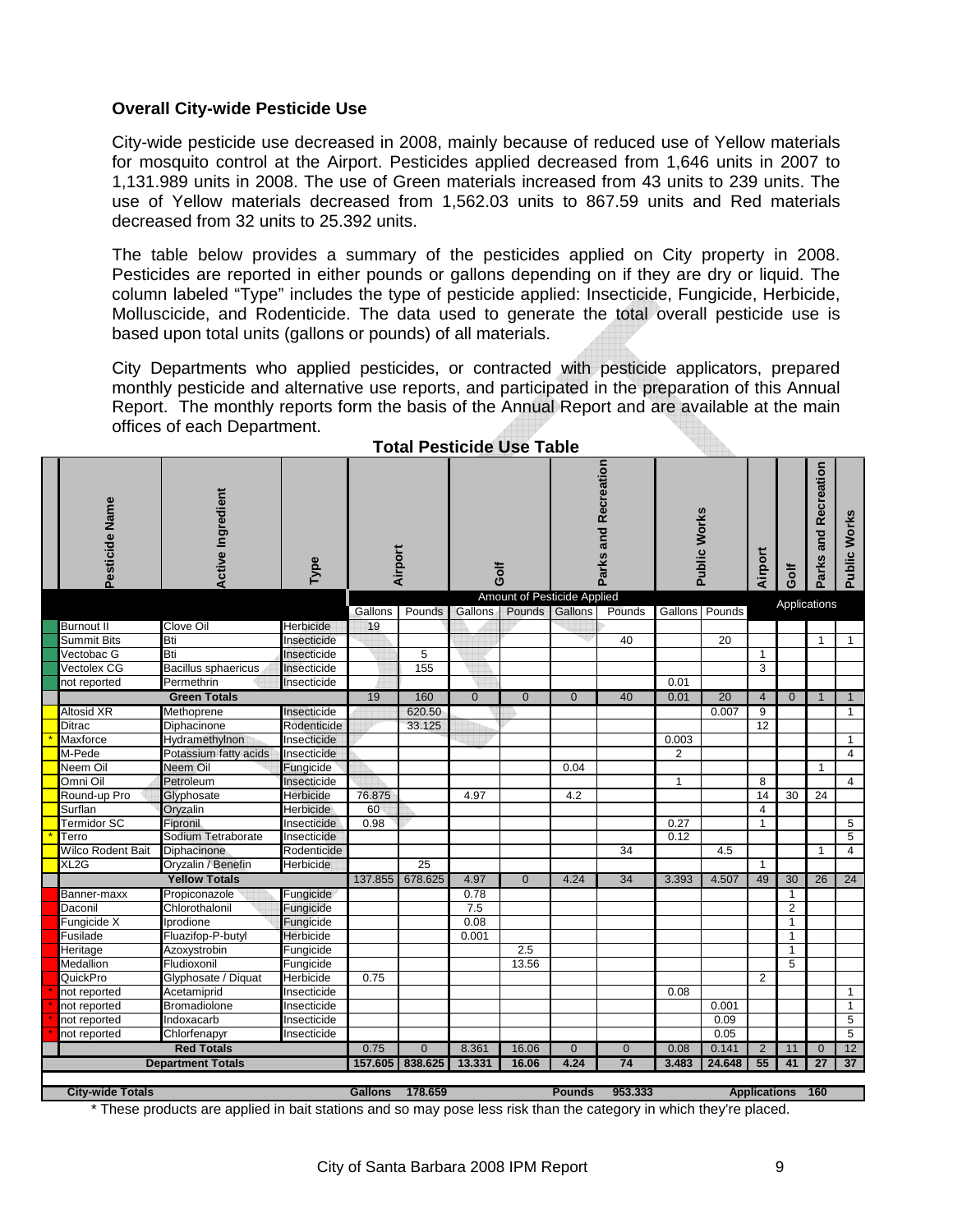

**City-wide Pesticide Use**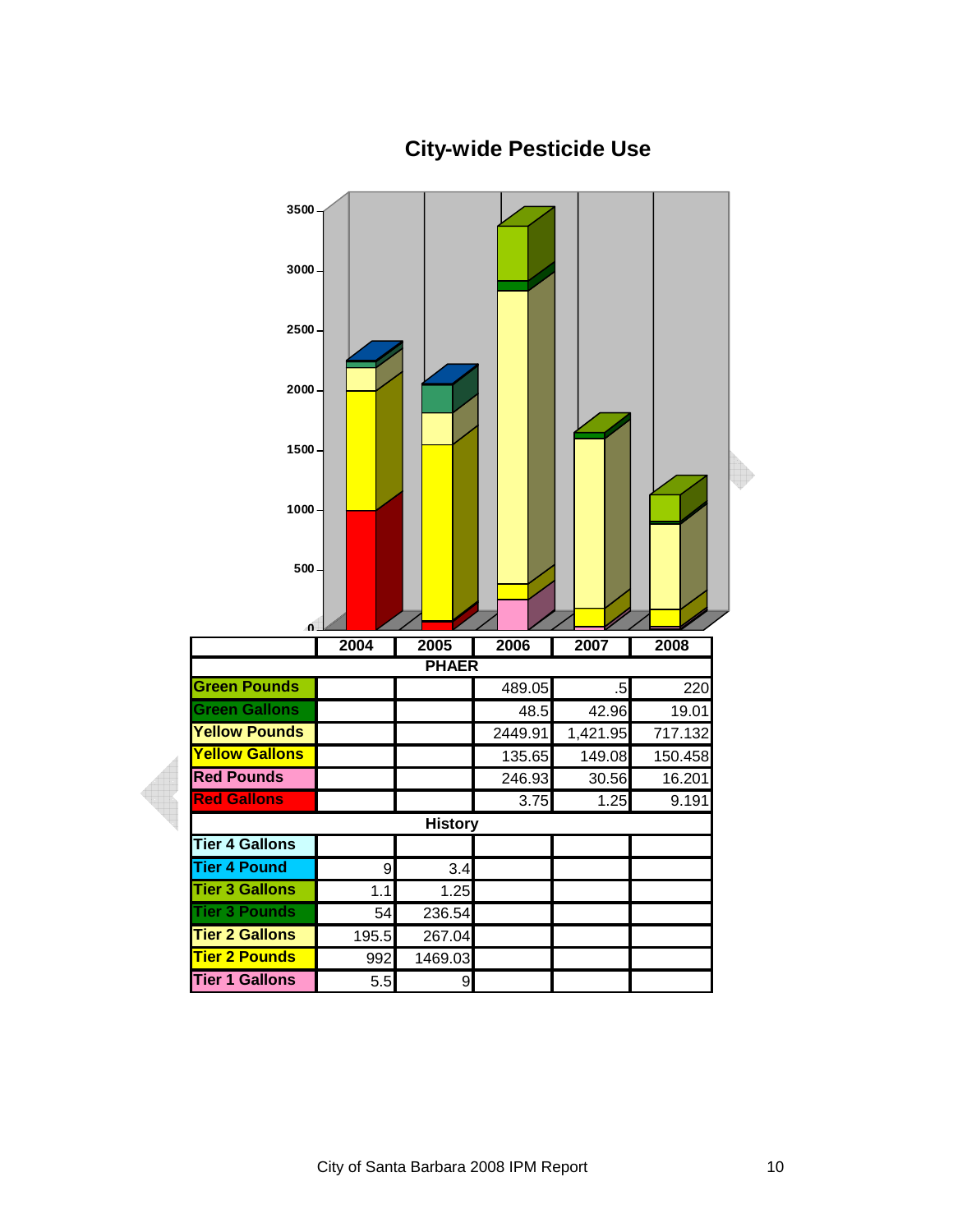#### **Parks Division Pesticide Use**

The Parks Division had an increase in materials used throughout 2008. There was an increase in the use of Green materials from 11.7 units to 40 units due to the application of Bti to the André Clarke Bird Refuge to manage mosquito populations from an unusually wet January. There was an increase in Yellow materials from 5.71 units to 38.24 units due primarily to an exemption that Parks received to apply Diphacinone at Shoreline Park to control the squirrel population. No Red materials were used in 2008 in any park.

#### **Exemptions**

The Parks Division applied for and received three exemptions. The first exemption was for the use of Glyphosate at Parma Park to eradicate the non-native Onion Weed. This exemption was not used. The second exemption was for the use of Glyphosate to treat invasive Arundo at Shoreline Park. This exemption was used successfully. The third was an exemption for the use of Diphacinone for the control of squirrels at Shoreline Park. This exemption was used successfully.

#### **Alternatives Used**

The Parks Division used several products and processes as alternatives for insecticides. Worm castings were applied at Alice Keck Park Memorial Gardens and other sites to control White Fly. Worm castings were also applied at the A.C. Postel memorial Rose Garden to control various insects. Omni Oil was also applied to the Rose Garden as a dormant spray. These products have proven effective as alternatives to higher risk insecticides.

The unusually high rainfall in January produced a significant spring weed crop. The Parks Division performed 4,130 hours of alternative weed management. The Parks Division used a weed flamer on sidewalk cracks and rocky areas as well as a steam weeder around trees and the application of mulch and weed fabrics in planter areas. However, as in years past, the majority of work went into hand weeding and mechanical weeding with power equipment.

Various other alternatives were practiced in 2008, including trapping for rodents and the continued installation of concrete curbing in planter areas to prevent weed encroachment. A contractor was used 8 times to manage bee hives or yellow jacket nests by relocation or eradication using Green materials. The Parks Division also continues to experiment with alternative herbicides in hopes of finding effective products.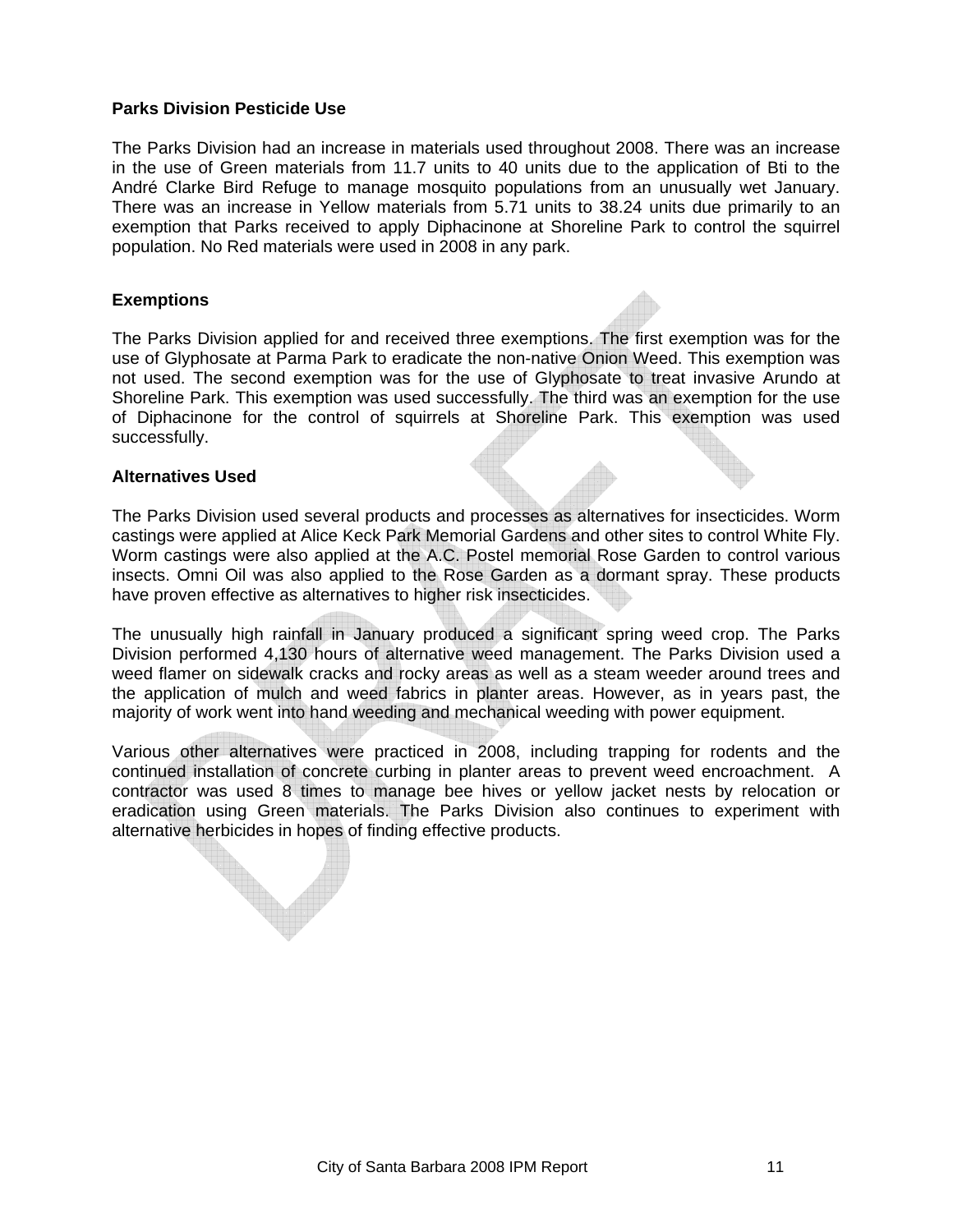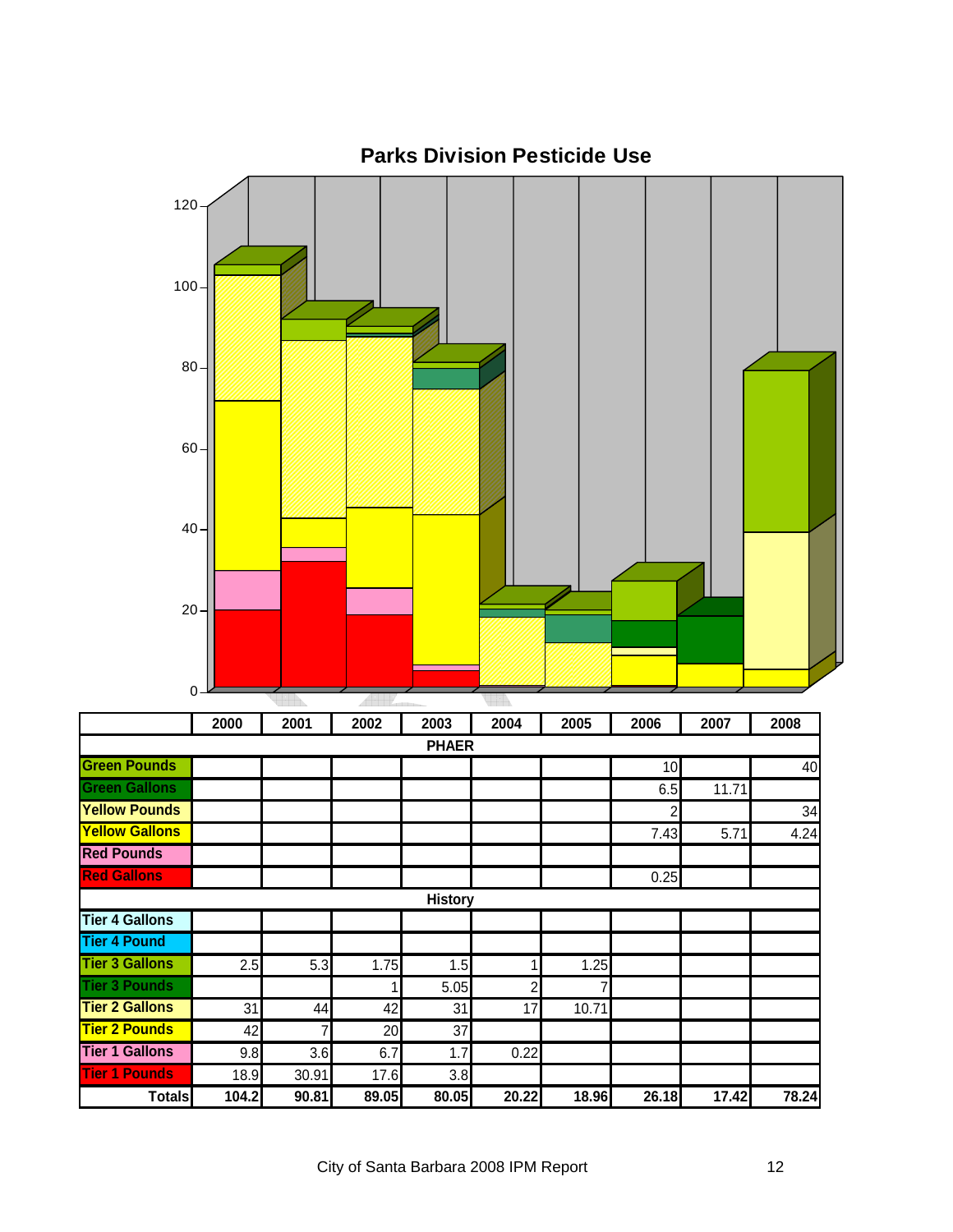#### **Golf Division Pesticide Use**

Due to a wet January and a warm, humid summer, management of the golf course required an increase in fungicide (Red) and herbicide (Yellow) use. Periods of hot, humid weather are ideal for an increase in fungal activity. Although the Golf Division is diligent with implementing alternative methods to control these pathogens, there will be times when the only control will come from the use of fungicides. Weed populations also increased due to a wet January. These conditions prompted an increased use of Roundup when compared to a drier season in 2007. The Golf Division had an overall increase in material use from 12 units in 2007 to 29 units in 2008. There was a decrease in Yellow materials from 10.94 units to 4.97 units and an increase of Red materials from 1 unit to 24 units.

#### **Alternatives Used**

The Golf Division continues to brew effective microorganisms and compost tea for the greens. In addition to these alternatives, the Golf Division also applies seaweed that is rich in antioxidants. These measures will continue to make pesticide inputs more manageable over time.

The Golf Division increased the use of Biosolids. Biosolids are used as an organic fertilizer and topdressing in place of inorganic varieties of fertilizer.

The Golf Division has also reduced its use of fertilizer on the greens. Excessive use of fertilizer leads to excessive growth and a succulent turf more vulnerable to fungal diseases. The Golf Division switched to Ferrous Sulfate and Manganese Sulfate. These materials control growth and provide an acceptable green color. Higher rates of Sulfate in plant tissue also work as a natural fungicide.

In all, the Golf Division used 315 cubic yards of Biosolids, 1200 gallons of composted tea brew, 215 gallons of effective microorganisms and 16 gallons of seaweed.

#### **Infractions**

An Infraction is the application of a restricted material without an exemption. An exemption is required to use materials that are not on the Approved Materials List (see attachment A) or to use higher risk materials in areas designated as lower risk (using a Red material in a Yellow area or a Yellow material in a Green area.)

The Golf Division made an application of Iprodione, a Red fungicide. This material is not on the Approved Materials List. The Golf Course Manager was faced with diseases affecting three greens and spot-treated the turf with the material. A small amount of Fusilade, a Red herbicide was applied to control Bermuda Grass on the nursery green. These applications were done without an exemption or an emergency exemption. To ensure this never happens again, staff has been retrained on the IPM strategy.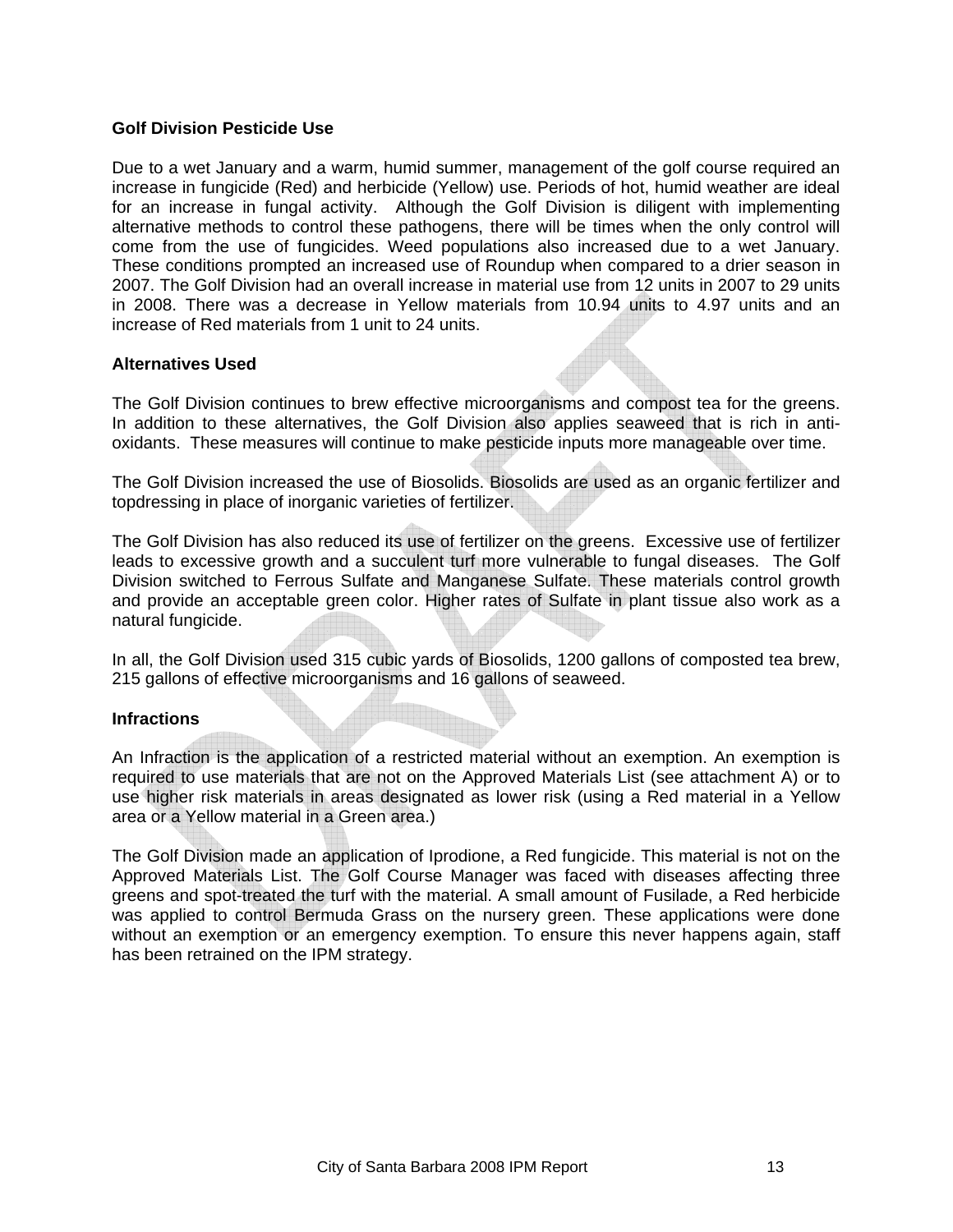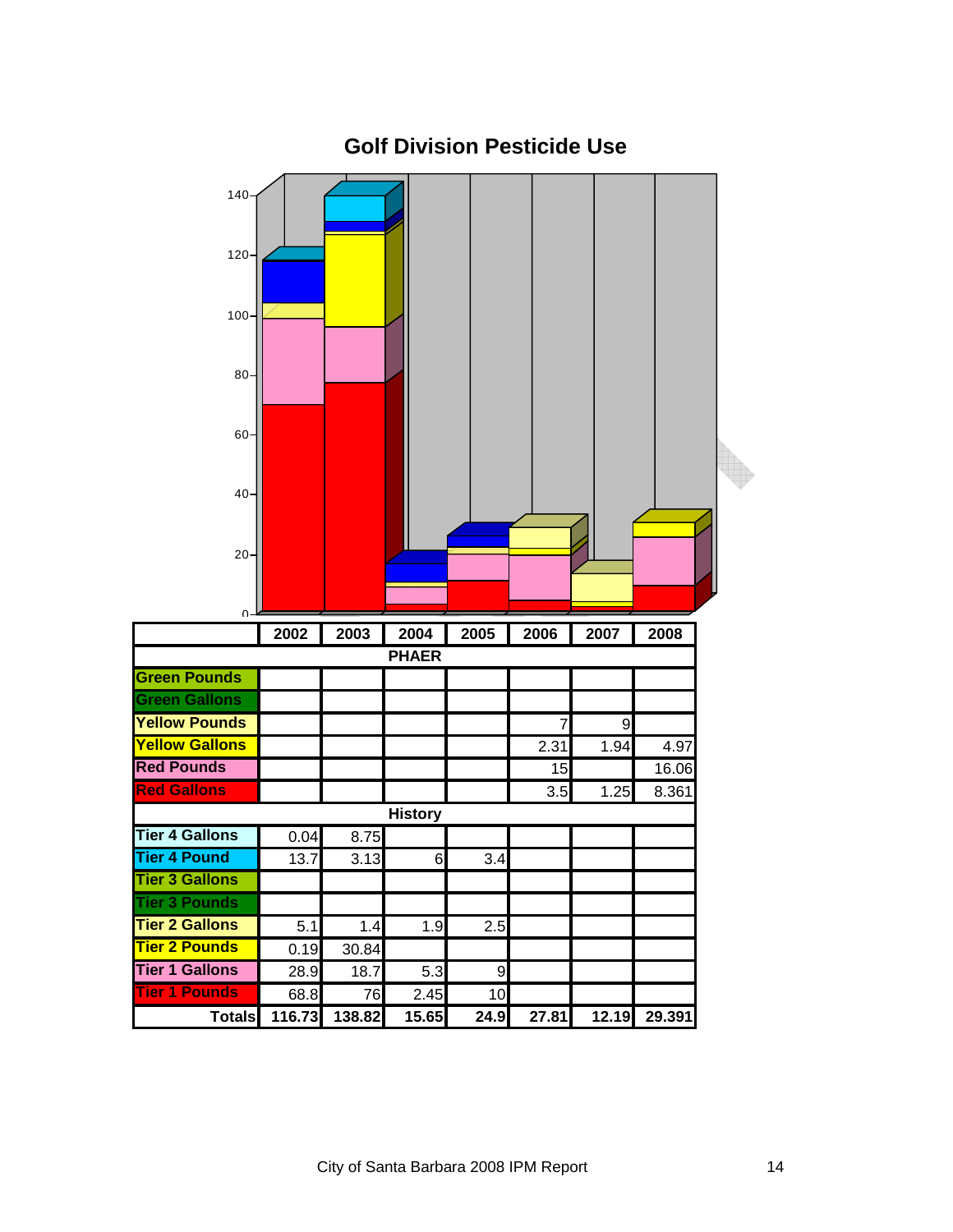#### **Airport Department Pesticide Use**

The Airport Department pesticide applications are concentrated on three types of pests: mosquitoes, rodents and weeds. The overwhelming majority of pesticides are applied to control mosquitoes. The weather cycle directly impacts production of mosquitoes and weeds.

#### **Mosquitoes**

Despite high rainfall in January, dry conditions for the rest of the year limited the need for a second application of Extended Release Altosid XR. A pilot project was initiated in the fall of 2008 to assess the effectiveness of controlling mosquitoes by reducing pretreatment with Altosid XR in favor of later applications of green products. The result was a significant reduction in the use of Yellow materials for mosquito control.

#### **Weeds**

Use of Roundup decreased from 89 units to 77 units, while use of Surflan increased from 51 units to 60 units. After several years of implementing the IPM program, the Airport Department is seeing an increase in weeds that are resistant to the limited palate of herbicides. Higher concentrations of herbicides were needed to adequately control weeds on the airfield. Some hand weed abatement was conducted on the airfield, however, this effort is limited due to safety considerations for maintenance personnel. The Department also applied XL2G, a Yellow herbicide, to control weeds on the traffic islands on Hollister Ave.

#### **Rodents**

In 2008 the Airport Department implemented a plan to reduce the amount of Ditrac used for rodent control. As a result, the Department used significantly less Ditrac, from 197 units in 2007 to 33 units in 2008. The Airport Department requested and received an exemption for Fumitoxin in 2008, however no applications were made due to dry conditions.

#### **Termites**

In 2008 the Airport Department received exemptions for two chemicals to treat termites. Applications of Termidor SC were made to eradicate subterranean termites in one Airport building. Treatment of drywood termites in other Airport buildings has been deferred until 2009.

#### **Alternatives Used**

Alternative efforts focused on the control of weeds through mechanical methods, including string trimming, hand weeding and hoeing. The number of hours devoted to these methods remained high in 2008 at 15,834 hours. The Airport Department also applied 19 gallons of Burnout II, a Green herbicide, to control weeds, but obtained no long-term control.

#### **Infractions**

An Infraction is the application of a restricted material without an exemption. An exemption is required to use materials that are not on the Approved Materials List (see attachment A) or to use higher risk materials in areas designated as lower risk (using a Red material in a Yellow area or a Yellow material in a Green area.)

Contractors working for the Airport Department inadvertently applied .75 gallons of Round-up QuickPro Herbicide, a Red material that contains both Round-up and diquat to a traffic island Yellow zone without an exemption. In response to the error, the Airport Department now requires the contractor to request and receive written approval prior to any application of herbicides. The IPM Advisory Committee was briefed at its regularly scheduled meeting following the incident.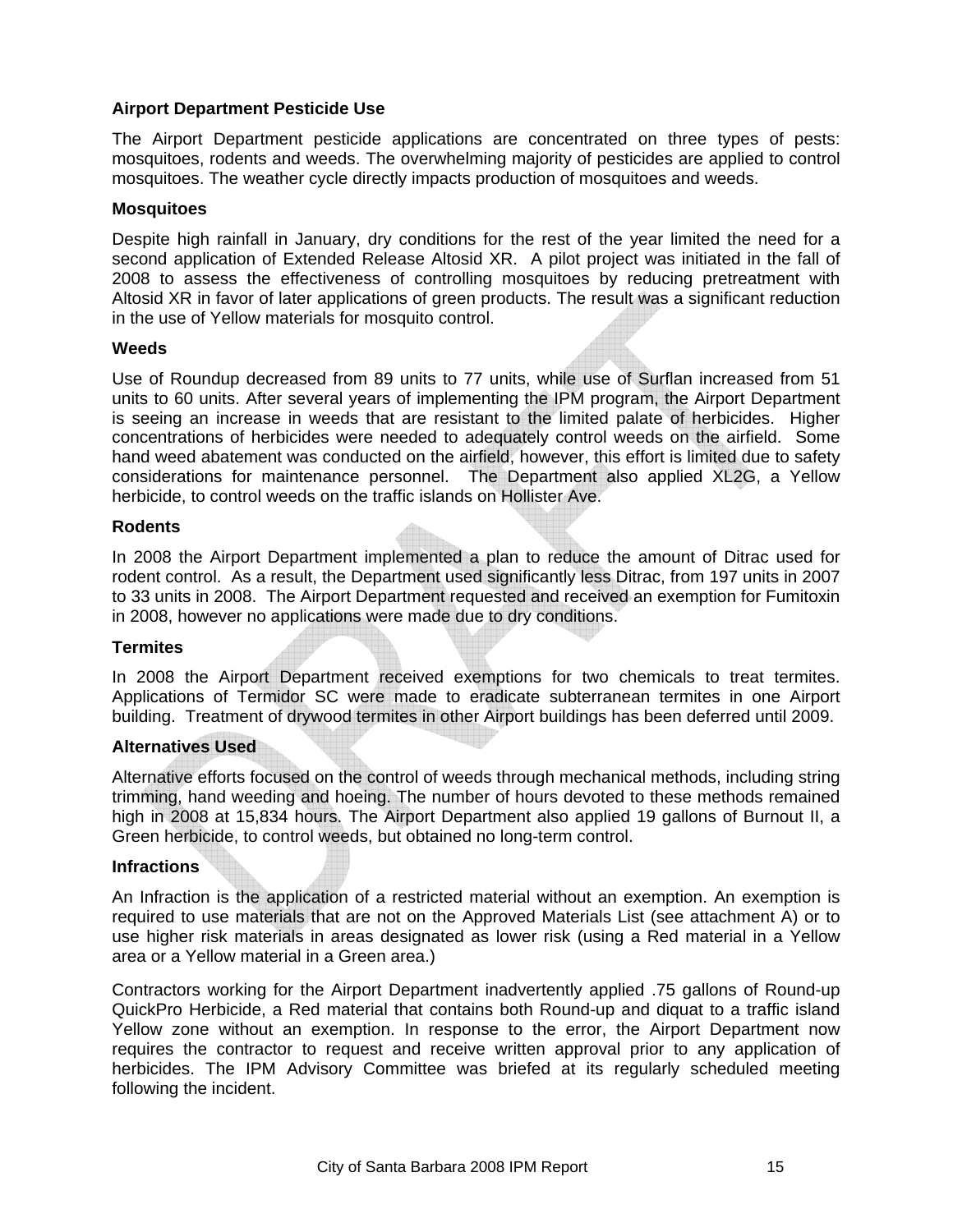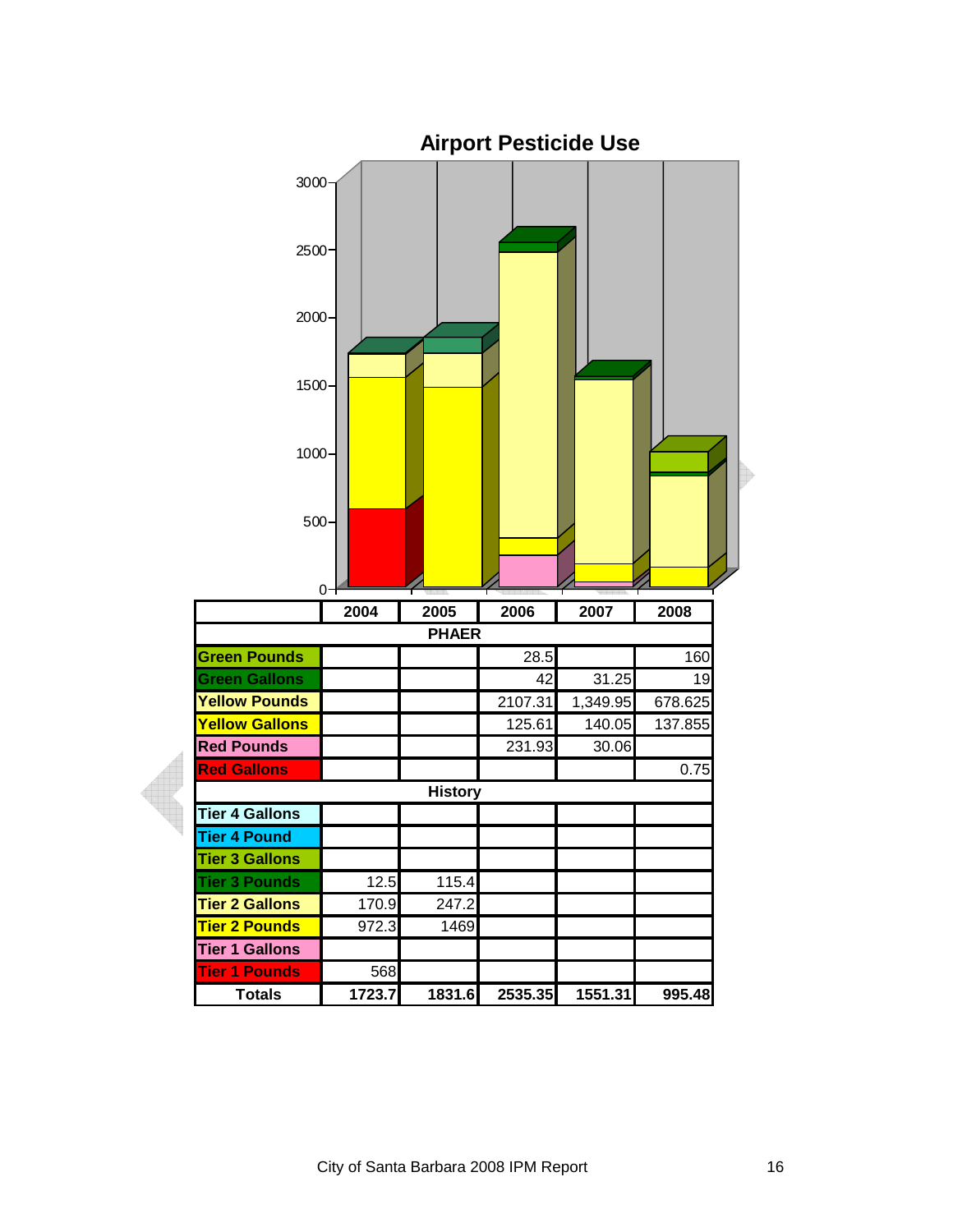#### **Public Works Department Pesticide Use**

The Public Works Department increased in pesticide use in 2008 in each category. Green materials increased from .5 units in 2007 to 20.01 units in 2008 primarily due to high January rainfall levels and the resulting use of the Green material Bti to treat for mosquitoes. Use of Yellow material increased from 1.38 units in 2007 to 7.9 units in 2008 primarily from an increased use of rodent baits. Red material usage increased from zero units to .221 units. The increase of Red materials is entirely due to contractor use of bait stations for structural pest control.

#### **Alternatives Used**

The Parking Division continues to use alternative methods for weed control including hand weeding, weed whipping, and limited use of weed burning. A total of 225 hours were devoted to non chemical methods of weed control in 2008. Alternative practices for pest management included plant replacement, worm castings, and washing off insects with water pressure.

The Environmental Services Program employed a contractor who caught 1,203 rodents in traps along State Street and Coast Village Road. A contractor also relocated 12 bee hives or swarms.

The Streets Division managed squirrel populations at the Laguna channel that were causing bank instability by filling their runs with concrete slurry.

The Building Maintenance Division employed contractors to relocate bee hives and control rodents with mechanical traps.

#### **Infractions**

An Infraction is the application of a restricted material without an exemption. An exemption is required to use materials that are not on the Approved Materials List (see attachment A) or to use higher risk materials in areas designated as lower risk (using a Red material in a Yellow area or a Yellow material in a Green area.)

The Public Works Department applied eleven materials without exemptions.

A contractor working for the Downtown Parking Division applied M-pede and Omni Oil for the control of Oak Worm in Lots 2, 11, 12 and the Cota Commuter Lot. These products are Yellow and were applied without the required exemption.

The Building Maintenance Division appled Altosid, Terro, Termidor, Maxforce, Diphacinone, Acetamiprid, Bromadiolone, Indoxacarb and Chlorofenapyr without the required exemptions. Contractors working for Public Works applied these five Yellow and four Red materials in City buildings. These materials were used for structural pest control, and many were applied in bait stations. Leadership transitions resulted in reduced oversight of these contractors during the year. These contractor management errors have been corrected with the new staff.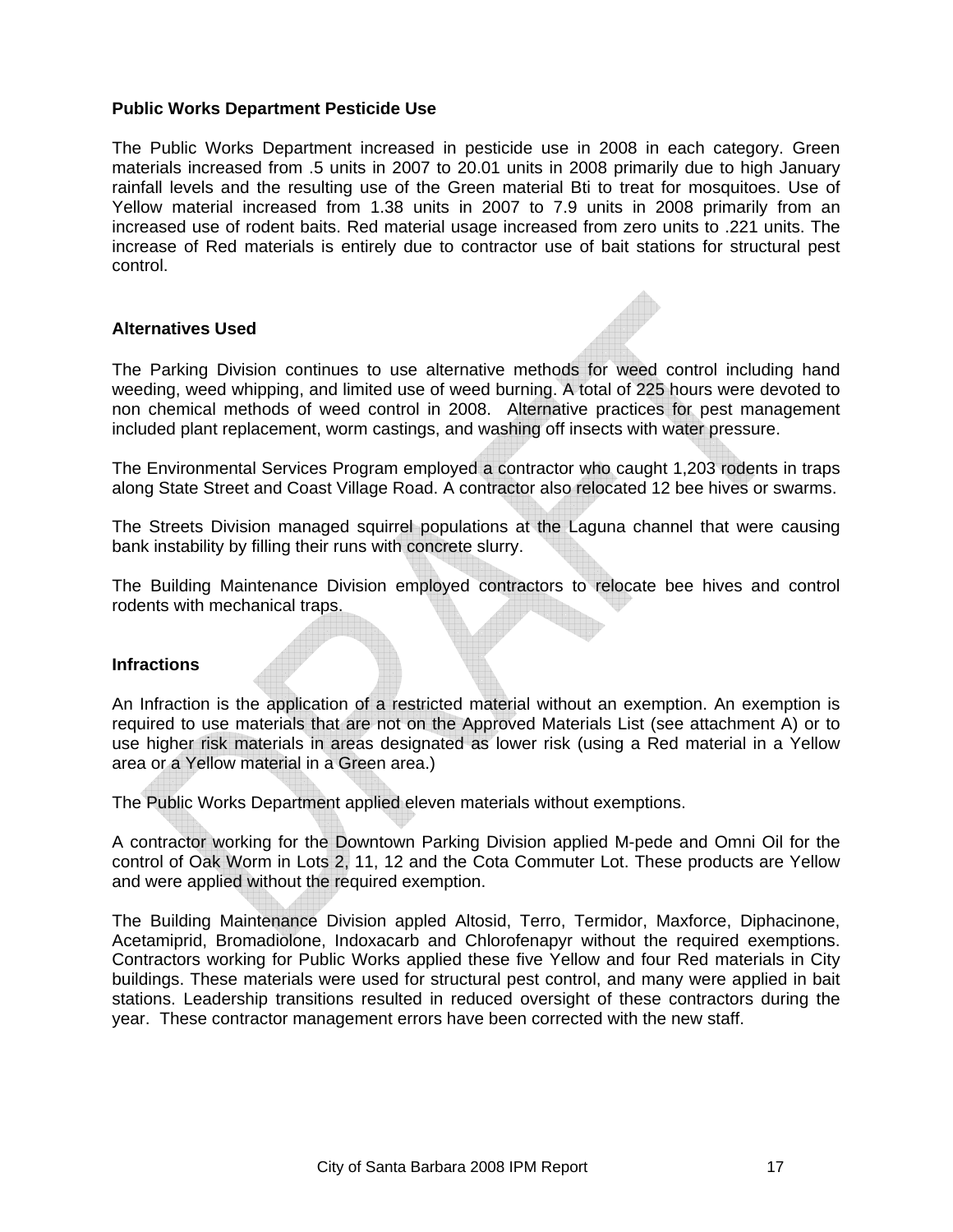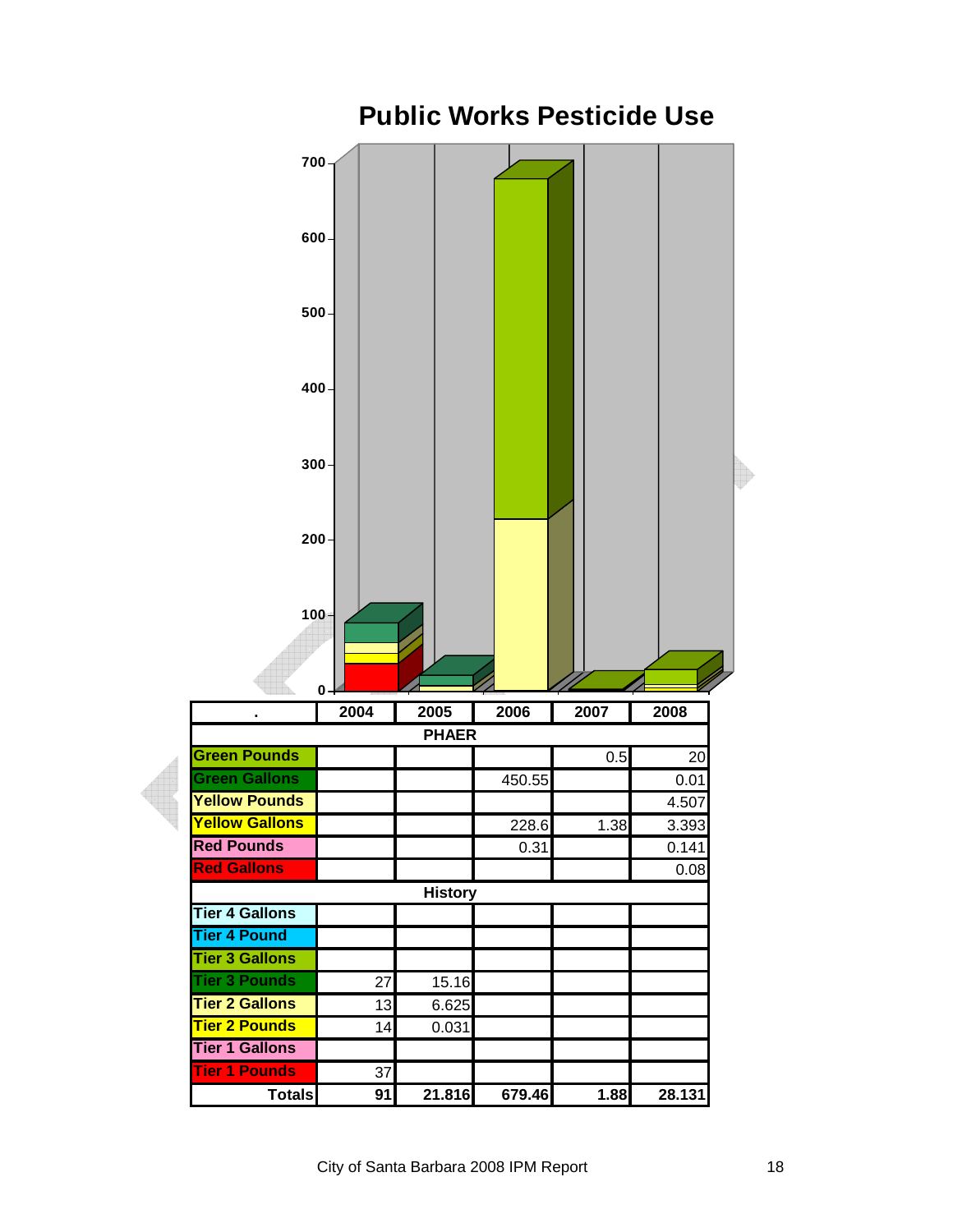### **V. EXEMPTIONS**

Under the IPM Strategy and PHAER Zone system, exemptions may be granted when a pest outbreak poses an immediate threat to public health or will result in significant economic or environmental damage from failure to use a pesticide on the *Phased-Out Pesticide List* or in a designated zone that would otherwise prohibit it. Exemptions may be requested for one time application or as a programmatic exemption for a single year. The exemption process is outlined in the IPM Strategy.

- 16 exemptions were requested in 2008 as summarized in the table to the right and as listed in the table below.
- No emergency exemptions were requested in 2008.
- All 16 requests were for planned action and 15 were granted by the IPM Citizens Advisory Committee.
- Of the 15 requests approved, 8 were not applied.

#### **Exemption Summary Table**

| 2007<br><b>Exemptions</b> | Airport | Creeks | Golf           | Parks | Waterfront | County | <b>Totals</b> |
|---------------------------|---------|--------|----------------|-------|------------|--------|---------------|
| <b>Emergency</b>          |         |        |                |       |            |        |               |
| <b>Proposed</b>           | 3       |        | $\overline{7}$ | 3     |            |        | 16            |
| <b>Passed</b>             | 3       |        | 7              | 3     |            |        | 15            |
| <b>Denied</b>             |         |        |                |       |            |        |               |
| <b>Applied</b>            | 1       |        | 4              | 3     |            |        | 8             |
| <b>Not Applied</b>        | 2       |        | 3              |       |            |        | 8             |

## **Exemption Detail Table**

| Vote     | Dept. / Div. | Material         | Type,       | <b>Type</b> | Pest          | <b>Exemption Type</b> | <b>Used</b> | <b>Site</b>               |
|----------|--------------|------------------|-------------|-------------|---------------|-----------------------|-------------|---------------------------|
| Passed   | Airport      | Fumitoxin        | Rodenticide |             | Rodents       | Programatic           | No          | Airfield                  |
| Passed   | Airport      | Fipronil         | Insecticide |             | Termites      | Programatic           | Yes         | <b>Rental structures</b>  |
| Passed   | Airport      | Vikane           | Insecticide |             | Termites      | Programatic           | <b>No</b>   | <b>Rental structures</b>  |
| Passed   | County       | Glyphosate       | Herbicide   |             | Weeds         | Programatic           | No          | <b>Hidden Valley Park</b> |
| Passed   | Creeks       | Glyphosate       | Herbicide   |             | Weeds         | Programatic           | No          | Creek sites               |
| Passed   | Golf         | Banner-maxx      | Fungicide   |             | Fungus        | Programatic           | Yes         | Greens                    |
| Passed   | Golf         | Conserve         | Fungicide   |             | Fungus        | Programatic           | No          | Greens                    |
| Passed   | Golf         | Daconil          | Fungicide   |             | Fungus        | Programatic           | Yes         | Greens                    |
| Passed   | Golf         | Heritage         | Fungicide   |             | Fungus        | Programatic           | Yes         | Greens                    |
| Passed   | Golf         | <b>Medallion</b> | Fungicide   |             | <b>Fungus</b> | Programatic           | Yes         | Greens                    |
| Passed   | Golf         | Merit            | Fungicide   |             | <b>Fungus</b> | Programatic           | No          | Greens                    |
| Passed   | Golf         | Prostar          | Fungicide   |             | Fungus        | Programatic           | No.         | Greens                    |
| Passed   | Parks        | Ditrac           | Rodenticide |             | Rodents       | Programatic           | Yes         | <b>Shoreline Park</b>     |
| Passed   | Parks        | Glyphosate       | Herbicide   |             | Weeds         | Programatic           | <b>No</b>   | Parma Park                |
| Passed   | Parks        | Glyphosate       | Herbicide   |             | Weeds         | Programatic           | Yes         | <b>Shoreline Park</b>     |
| Declined | Waterfront   | <b>Ditrac</b>    | Rodenticide |             | Rodents       | Programatic           | <b>No</b>   | Wharf and marinas         |

#### **Comparison of Exemptions for 2007 and 2008**

|                                               | 2007 | 2008 |
|-----------------------------------------------|------|------|
| Number of Exemption Requests                  | 13   | 16   |
| Number of Exemption Requests Approved         |      | 15.  |
| Number of Approved Exemption Requests Applied |      |      |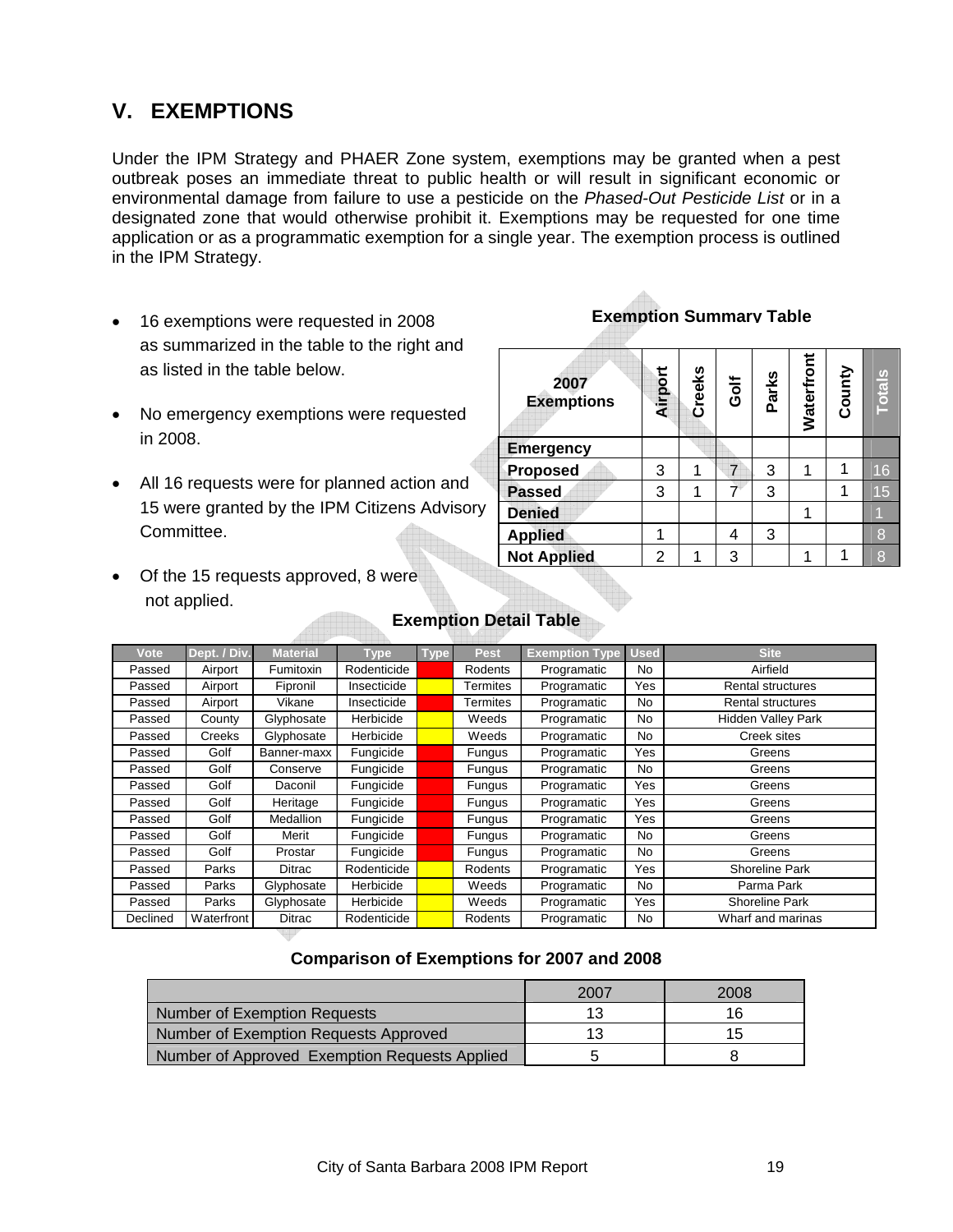### **VI. ALTERNATIVE PEST MANAGEMENT PRACTICES USED IN 2008**

Non-chemical pest management alternatives used in 2008 are reviewed in the table below. The use of non-chemical IPM alternatives continues to be emphasized over pesticide applications. Hours reported for the total year are from the *Monthly Alternative Use Reports* prepared by each Department. A check  $(\checkmark)$  indicates the alternative was used but time was not tracked. The total tracked hours for City-wide alternative practices declined from 27,241 in 2007 to 23,569 in 2008.

| <b>PEST</b>            | <b>Alternative</b>          | <b>Airport</b> | Golf         | <b>Public</b><br><b>Works</b> | <b>Parks</b>     | <b>Citywide</b><br><b>Hours</b> |
|------------------------|-----------------------------|----------------|--------------|-------------------------------|------------------|---------------------------------|
|                        | Mulch & wood chips          | ✓              | 40           | $\checkmark$                  | 680              | 720                             |
|                        | Weed fabric                 |                |              |                               | 48               | 48                              |
|                        | Propane flame weeder        |                |              | $\overline{25}$               | 96               | $\overline{121}$                |
|                        | Hot water/steam             |                |              |                               | $\overline{12}$  | $\overline{12}$                 |
| <b>WEEDS</b>           | <b>Hand weeding</b>         | 15,369         | 16           | 100                           | 1,842            | 17,327                          |
|                        | Weed whip                   | 441.5          | 800          | 260                           | 1,452            | 2,954                           |
|                        | <b>Habitat modification</b> |                |              |                               | 324              | 324                             |
|                        | <b>Irrigation Mgmt.</b>     | $\sqrt{}$      | 400          |                               | $\sqrt{}$        | 400                             |
|                        | Host plants squeeze out     |                |              |                               |                  | 0                               |
|                        | <b>Irrigation Mgmt.</b>     |                |              |                               | $\checkmark$     | $\boldsymbol{0}$                |
|                        | Compost tea/microbial in.   |                | 84           |                               | $\overline{12}$  | 96                              |
|                        | Enhance plant health        |                | 56           |                               | $\checkmark$     | 56                              |
| <b>PLANT PESTS</b>     | Worm castings               |                |              | $\checkmark$                  | $\overline{120}$ | 120                             |
|                        | Effective micro-organisms   |                | 300          |                               | $\overline{10}$  | 310                             |
|                        | Wash off plants             |                |              | $\checkmark$                  | $\checkmark$     | 0                               |
|                        | <b>Resistant varieties</b>  |                |              | $\checkmark$                  | $\checkmark$     | 0                               |
|                        | Remove plant/tree           |                |              |                               | $\checkmark$     | O                               |
| <b>GOPHERS</b>         | <b>Traps</b>                | 21.5           | $\checkmark$ |                               | 400              | 421.5                           |
|                        | <b>EPA</b> exempt bait      |                |              |                               |                  |                                 |
| <b>SQUIRRELS</b>       | <b>Traps</b>                |                | $\checkmark$ |                               | 110              | 110                             |
|                        | <b>Habitat modification</b> |                |              | $\overline{24}$               |                  |                                 |
| <b>RATS &amp; MICE</b> | Mechanical traps            |                | $\checkmark$ | $\overline{500}$              | $\checkmark$     | 500                             |
|                        | $\overline{\text{Cat}}$     |                |              |                               | $\checkmark$     | 0                               |
| <b>MOSQUITOES</b>      | Mosquito fish               |                |              |                               |                  | 0                               |
|                        | Remove stagnant water       |                |              |                               | ✓                | $\boldsymbol{0}$                |
| <b>BEES, WASPS,</b>    | <b>Bee Keepers</b>          |                |              | $\checkmark$                  | $\checkmark$     | 0                               |
| etc.                   | <b>Remove hives</b>         | $\overline{c}$ |              | 48                            | $\checkmark$     | 50                              |
|                        | Glue traps/roaches          |                |              | $\checkmark$                  |                  | 0                               |
| <b>OTHER</b>           | <b>Heat Treatment</b>       | $\checkmark$   |              | $\checkmark$                  |                  | O                               |
| <b>Total Hours</b>     |                             | 15,834         | 1,696        | 957                           | 5,106            | 23,569                          |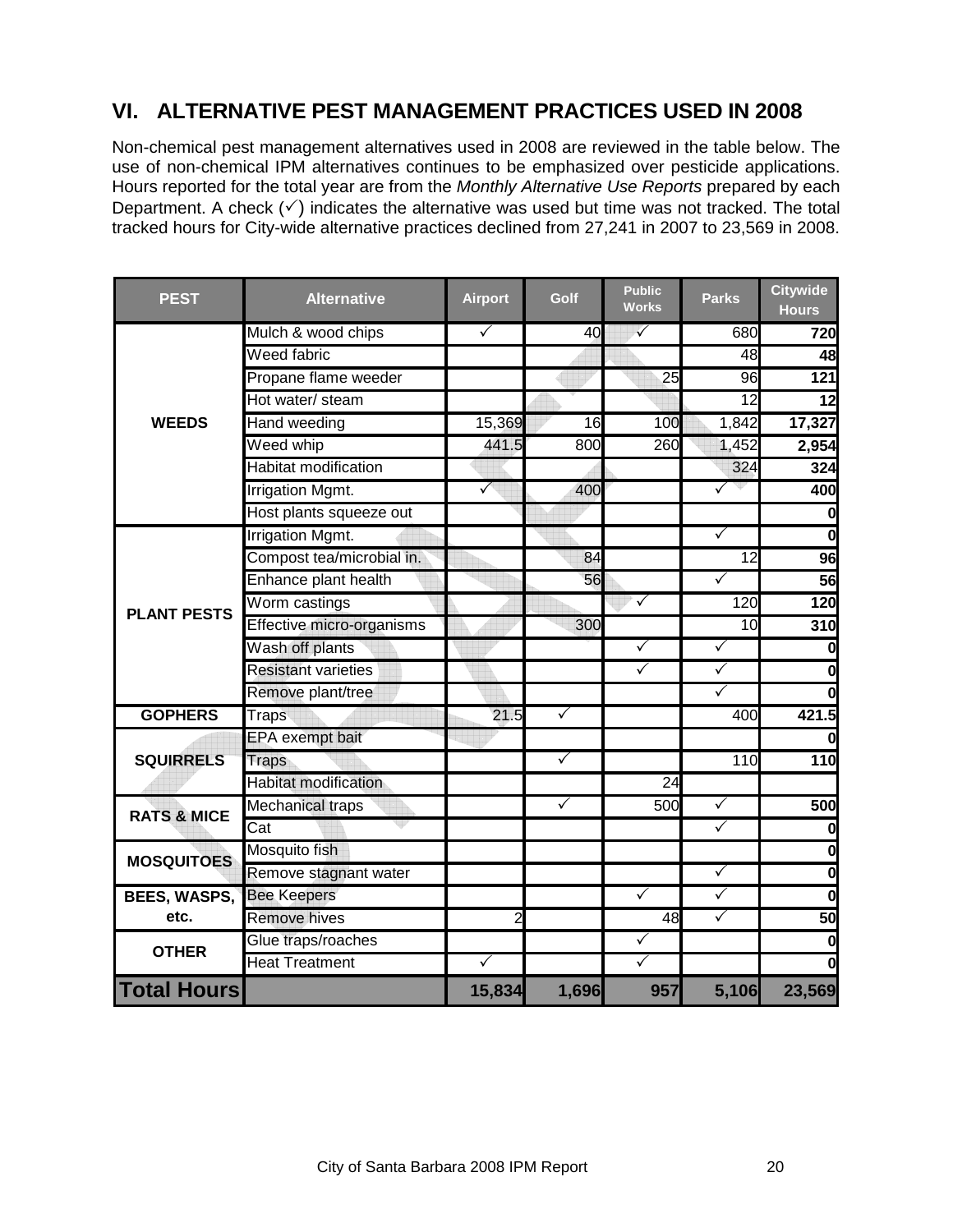#### **Physical Modifications to parks**

One of the main objectives of the PHAER Zone system is the physical modification of Yellow areas to make them maintainable as Green, and the modification of Green areas to make them more sustainable. One of the most effective physical modifications is the installation of concrete curbs between turf areas and planter areas which inhibits the grass from creeping into the landscaped beds. The Parks and Recreation Department completed a number of such projects in 2008.

|  | <b>Completed Projects for 2008</b> |
|--|------------------------------------|
|--|------------------------------------|

| <b>Site</b>                      | Work                                           | Cost      |
|----------------------------------|------------------------------------------------|-----------|
| Alameda Park                     | Concrete curbs around picnic area and planter  | \$2,004   |
| Alice Keck Park Memorial Gardens | Concrete curbs around planters                 | \$6,000   |
| Chase Palm Park Parking Lot      | Concrete curbs along turf edge and parking lot | \$31,404  |
| <b>Hidden Valley Park</b>        | Concrete curbs along turf edge of upper lawn   | \$1,800   |
| Hilda Ray Park                   | Concrete curbs along turf edge and parking lot | \$1,560   |
| La Mesa Park                     | Concrete curbs along turf edge and parking lot | \$17,280  |
| Orpet Park (upper)               | Concrete curbs around planters                 | \$15,873  |
| Plaza Vera Cruz                  | Concrete curbs around planters                 | \$30,600  |
|                                  | Total                                          | \$106,521 |

The parks listed above are managed as Green parks. The physical modifications make the Green status more sustainable, and reduce labor hours required to maintain the site.

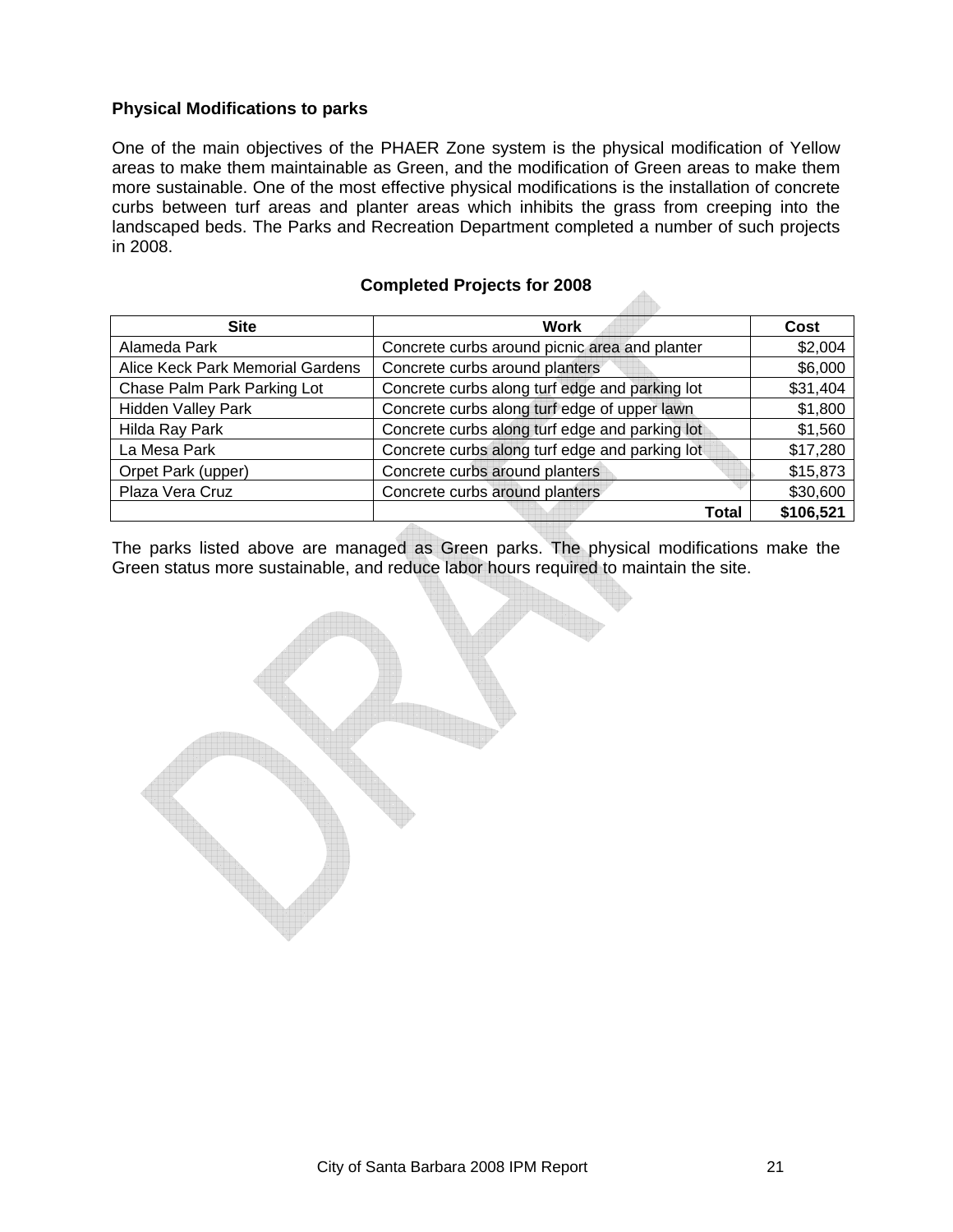#### **Total Mulch Use**

Mulch has been found to be effective in suppressing the growth of annual weeds. The table below shows the types of mulch applied for 2008.



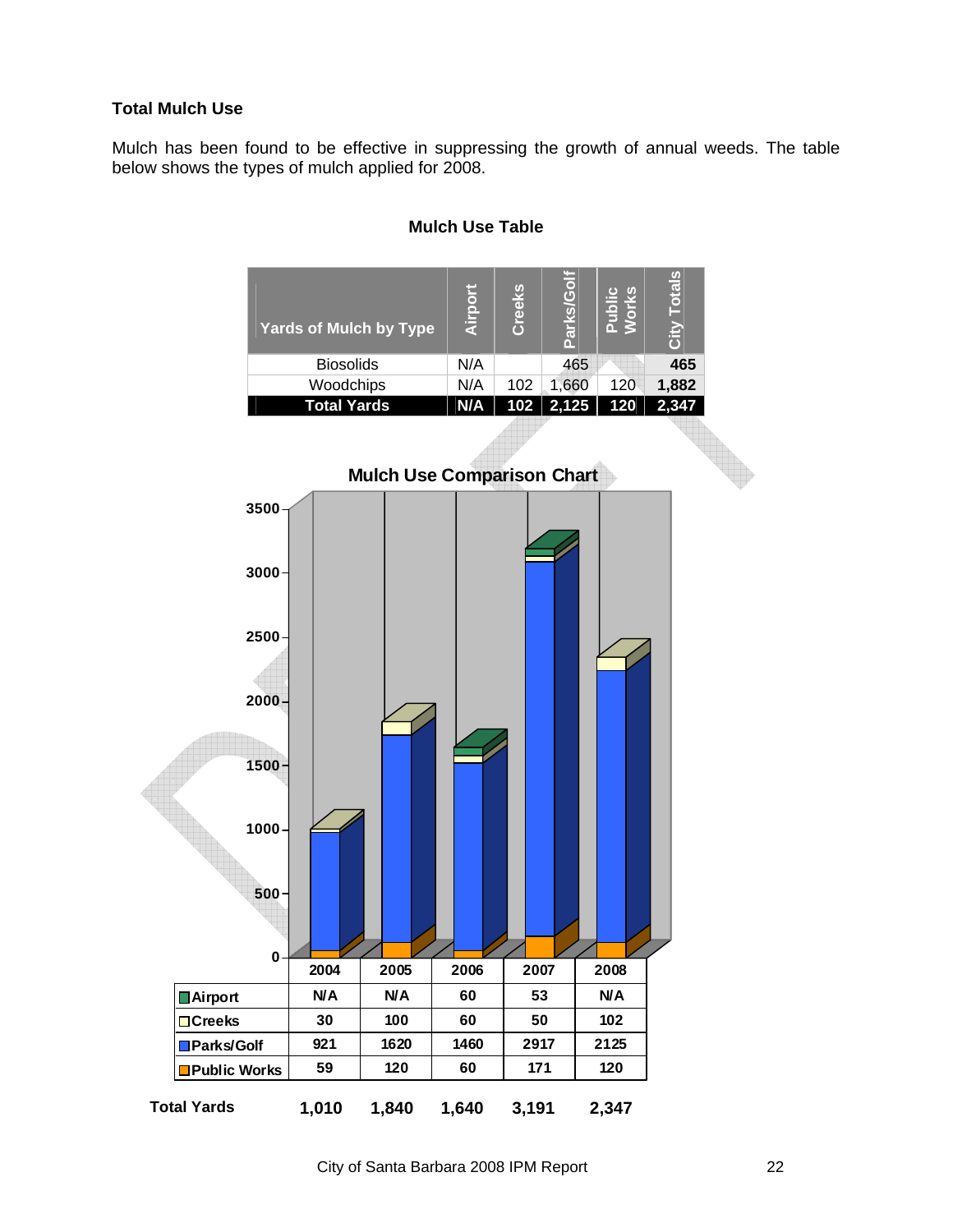### **VII. EFFECTIVENESS OF ALTERNATIVE PRACTICES IMPLEMENTED**

In general, the majority of alternative practices are more labor intensive and costly, and not as effective as Yellow and Red classified pesticides. However, there are occasions when a Yellow or Red material is also not effective in controlling a pest problem. While most Green materials and practices provide only moderate control of pest populations, there have been some successes. The effectiveness of alternatives for the biggest pest problems encountered is reviewed below.

- **Weeds**: A variety of alternatives are used to provide moderate effectiveness and control including: weeding, weed whipping, mulching, mowing, flame torch (in designated safe areas), and the Aquacide Steam Weeder. These alternatives are significantly more labor and cost intensive and not as effective as Yellow materials. Alternative food grade or EPA exempt chemicals, such as the clove oil based Burnout II, have not proven effective.
- **Insects / Mollusks:** Results are mixed for combating insects and mollusks. For some insects, there are no known effective alternatives. Some alternatives can be very effective but expensive, such as removing non-resistant plants and replacing them with resistant varieties. However, the following alternatives have proven successful against insects and mollusks:
	- Sluggo for snails and slugs
	- Worm castings for white fly
	- Insecticidal soap for aphids
	- Neem oil as a dormant spray
	- Bti for mosquitoes
- **Disease:** No effective alternative has been found for most diseases. Where possible, staff focuses on preventative treatments to enhance plant health. Once disease strikes, pesticides are generally required to combat it.
- **Gophers:** For the most part, mechanical traps are being used City-wide. Traps have been found to be moderately effective and are more expensive than rodenticides due to higher costs of purchasing, installing, monitoring, and cleaning out traps.
- **Ground Squirrels:** Mechanical trapping, using snap and electrical traps, is the primary method of control at this time. This method is moderately effective at controlling populations. More effective alternatives are being researched. Some control has been achieved using food grade baits. Both trapping and baiting have proven very labor intensive.
- **Mice / Rats:** At this time, traps are the primary way of controlling this population. Traps have been found to be moderately effective depending on population size and location and available food sources. Positive public perception seems to far outweigh the costs of using traps. Traps have also shown themselves to be very effective in controlling rodents on downtown State Street and at Coast Village Road
- **Termites:** Building Maintenance now only uses heat treatments to control drywood termites. Heat was found to be equally effective as pesticides and without the chemical residues. However, costs are 50% higher at this time.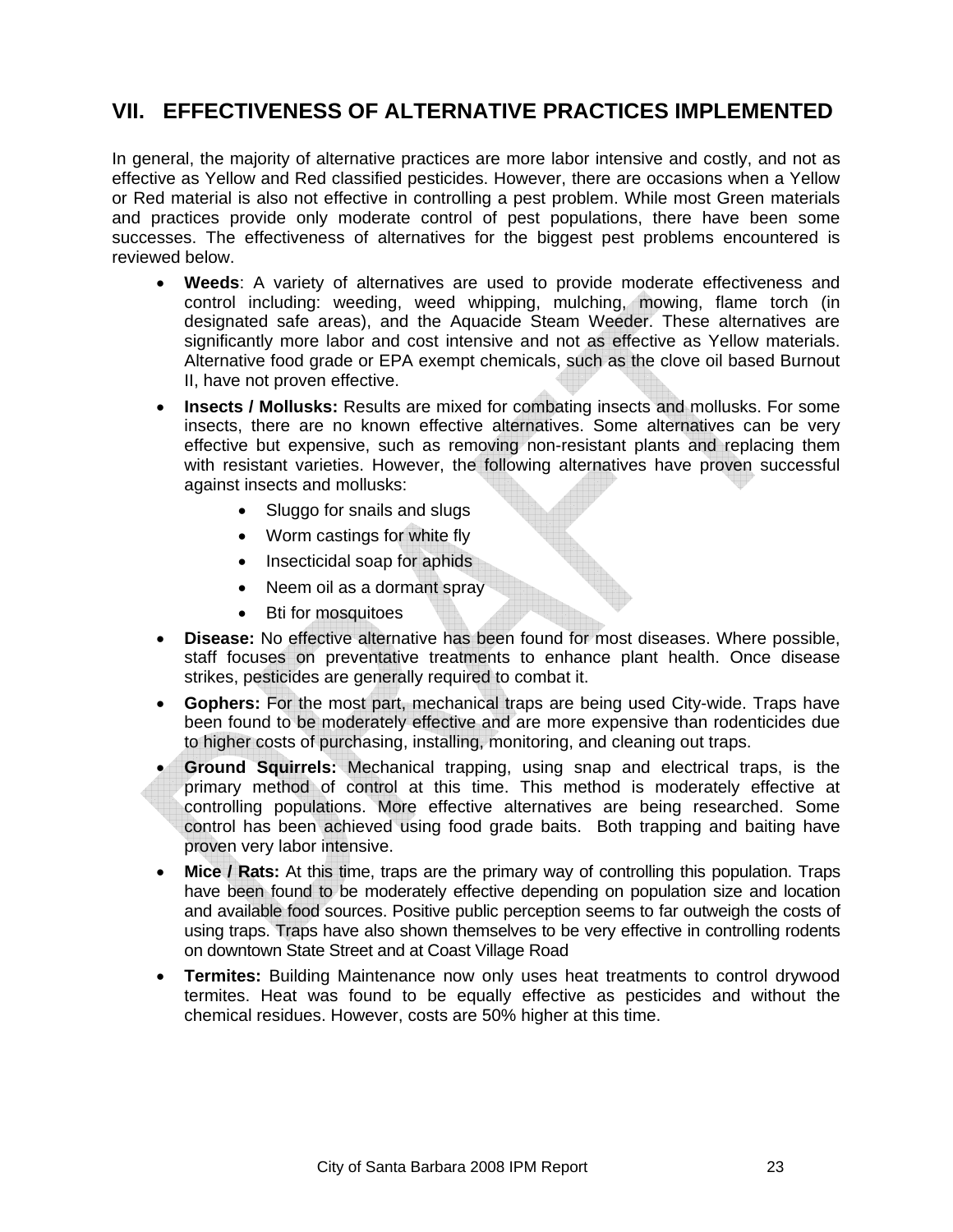### **VIII. PROPOSED CHANGES TO PEST MANAGEMENT PRACTICES**

#### **Alternative Practices Proposed for 2009**

The upcoming year will pose new challenges due to the financial climate. Budget considerations and the reduction of staff may require a change in service levels and aesthetic expectations or a greater reliance on more cost effective traditional pesticides. Departments will continue to seek "least toxic" alternatives that provide higher benefit to cost ratios. Departments will also continue to use alternatives found effective in the past five years unless more cost-effective alternatives are found. Departments propose the following for 2009:

- Parks will continue to implement the PHAER Zone model of Integrated Pest Management and continue studying alternative materials and methods. Parks will begin experimenting with sheet mulching. Sheet mulching is the application of cardboard below a layer of mulch to inhibit weed growth. Parks will be applying this method at the Spencer Adams facility, Alice Keck Park Memorial Gardens and MacKenzie Park.
- Golf will continue to develop environmentally sound management practices. This will include the use of bio-pesticides/insecticides and the introduction of disease resistant varieties of turfgrass.
- Airport will standardize least toxic approaches for combating specific pests and will refine their strategy for controlling weeds on the airfield.

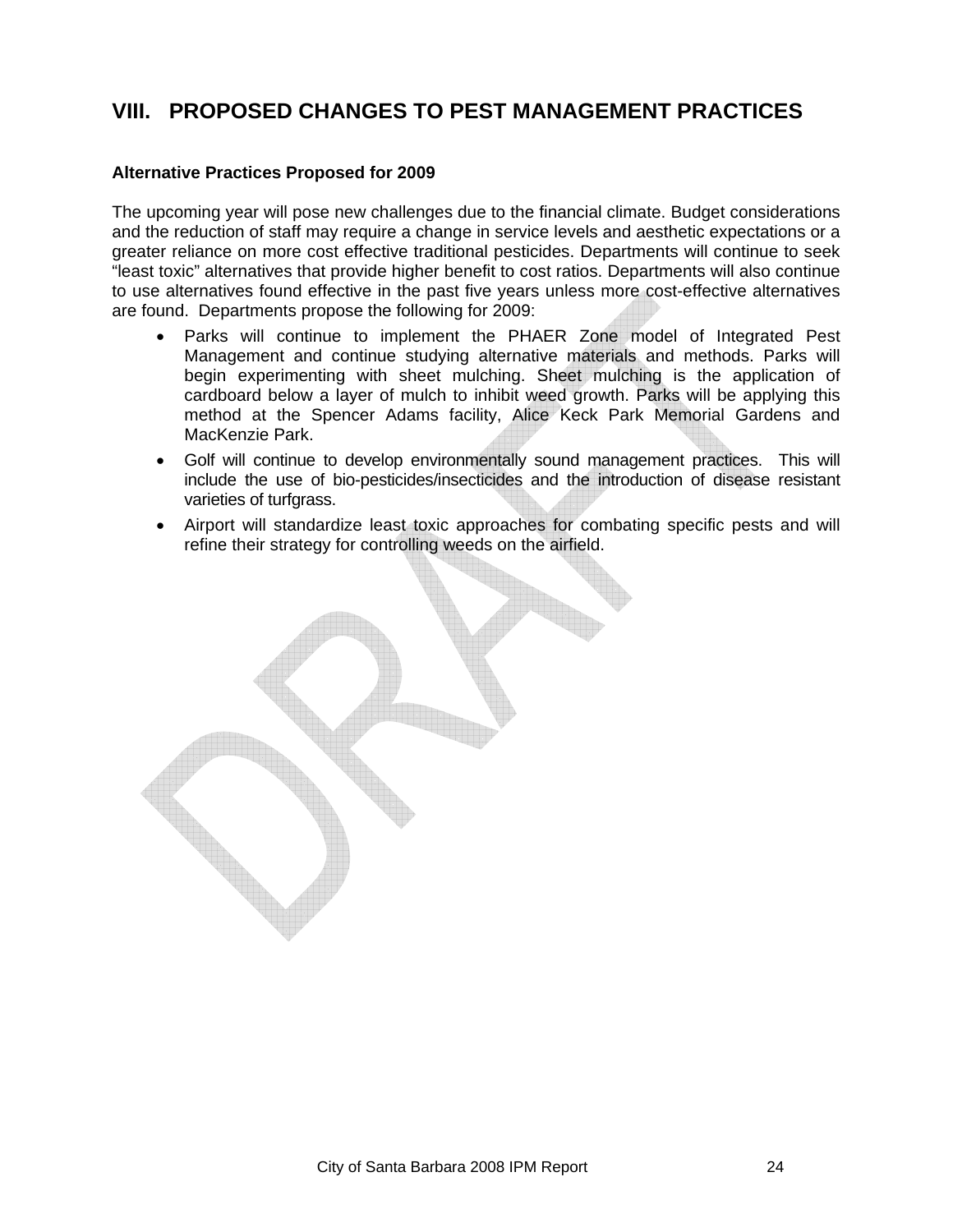### **IX. CONCLUSION**

The City saw an overall reduction in pesticide use in 2008. The reduction of Yellow materials to treat mosquitoes at the Airport, and the use of traps instead of Yellow materials for rodent control at the Waterfront caused a City-wide reduction from 1,646 units in 2007 to 1,132 units in 2008. This includes a decrease in the use of Red materials from 32 units to 25 units and a decrease in the use of Yellow materials from 1,571 to 868, but an increase in the use of Green materials from 43 units to 239 units.

During these times of reduced budgets, it is critical for City staff to find cost effective, low risk, viable alternatives so that pesticide hazards may be reduced further and the overall efficiency of IPM practices may increase. To do so, staff must pursue IPM training with regional IPM groups, and research on the use and effectiveness of alternative materials and methods.

Also critical to reducing pesticide hazards in the City of Santa Barbara is the continuation of community outreach and public education. Because of this community outreach, the public will become more aware of the City's greater reliance upon low risk IPM alternatives.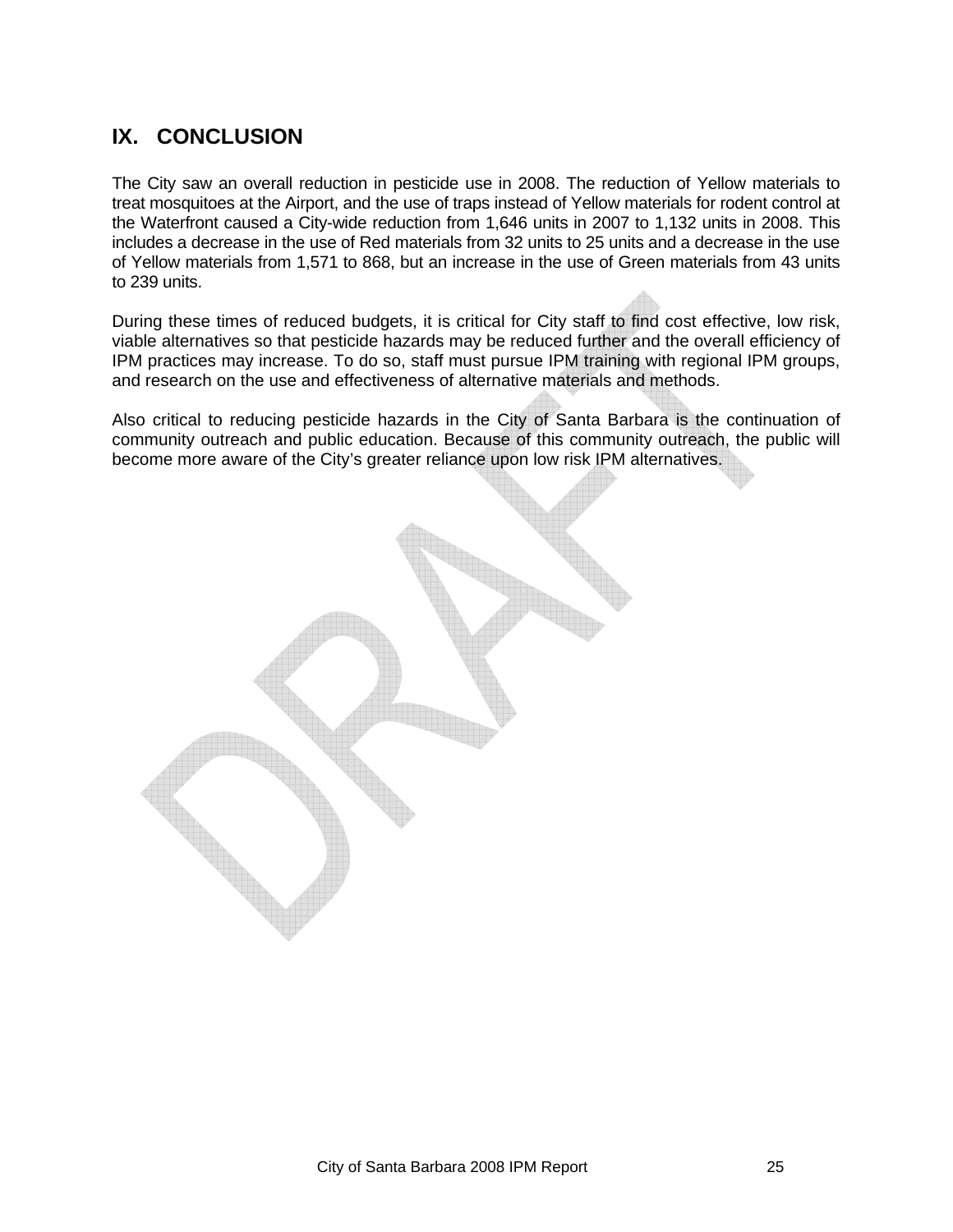### **X. ATTACHMENTS**

### **ATTACHMENT A: APPROVED MATERIALS LIST**

| <b>Product Name</b>                     | <b>Active Ingredient</b>                                 | <b>ZONE</b> | <b>Tier</b>    | <b>Type</b>             |
|-----------------------------------------|----------------------------------------------------------|-------------|----------------|-------------------------|
| <b>Advance Ant Bait</b>                 | <b>Orthoboric Acid</b>                                   | Green       | 3              | Insecticide             |
| <b>AllDown</b>                          | citric acid, acetic acid, garlic                         | Green       | 3              | <b>Herbicide</b>        |
| <b>Avert Cockroach Bait Station</b>     | Abamectin B1 0.05%                                       | Green       | 3              | <b>Insecticide</b>      |
| <b>Avert Cockroach Gel Bait</b>         | Abamectin B1 0.05%                                       | Green       | 3              | Insecticide             |
| <b>Bactimos Pellets</b>                 | <b>Bt</b>                                                | Green       | 3              | Insecticide             |
| <b>Bactimos Wettable</b>                | <b>Bt</b>                                                | Green       | 3              | Insecticide             |
| <b>Bio-Weed</b>                         | corn gluten                                              | Green       | 3              | <b>Herbicide</b>        |
| <b>Borid</b>                            | <b>Orthoboric Acid</b>                                   | Green       | 3              | Insecticide             |
| <b>Borid Turbo</b>                      | <b>Orthoboric Acid</b>                                   | Green       | 3              | Insecticide             |
| <b>BurnOut 2</b>                        | clove oil                                                | Green       | 3              | <b>Herbicide</b>        |
| Cinnamite                               | cinnamaldehyde                                           | Green       | 3              | Insect/Fung             |
| <b>Dipel Flowable</b>                   | <b>Bt</b>                                                | Green       | 3              | Insecticide             |
| <b>Drax Ant Kill PF</b>                 | <b>Orthoboric Acid</b>                                   | Green       | 3              | Insecticide             |
| EcoExempt                               | Wintergreen Oil                                          | Green       | 3              | <b>Herbicide</b>        |
| <b>EcoExempt D</b>                      | 2-Phenethyl propionate 4.5%<br>Euginol (clove oil) 1.75% | Green       | 3              | Insecticide             |
| <b>Embark</b>                           | mefluidide                                               | Green       | 3              | <b>Growth Regulator</b> |
| GreenErgy                               | Citric, Acetic Acid                                      | Green       | 3              | <b>Herbicide</b>        |
| Kaligreen                               | potassium bicarbonate                                    | Green       | 3              | Fungicide               |
| <b>Matran (EPA Registration Exempt)</b> | clove oil                                                | Green       | 3              | <b>Herbicide</b>        |
| Natura Weed-A-Tak                       | clove oil                                                | Green       | 3              | <b>Herbicide</b>        |
| <b>Niban</b>                            | <b>Isoboric Acid 5%</b>                                  | Green       | 3              | <b>Insecticide</b>      |
| <b>Safer Soap</b>                       | potassium salts of fatty acids                           | Green       | 3              | Insecticide             |
| Sluggo                                  | iron phosphate                                           | Green       | 3              | Other                   |
| <b>Summit BTI Briquets</b>              | <b>Bt</b>                                                | Green       | 3              | Insecticide             |
| <b>Teknar HP-D</b>                      | <b>Bti</b>                                               | Green       | 3              | <b>Insecticide</b>      |
| <b>Terro II</b>                         | <b>Orthoboric Acid</b>                                   | Green       | 3              | Insecticide             |
| <b>Vectobac G</b>                       | <b>Btk</b>                                               | Green       | 3              | Insecticide             |
| <b>VectoLex CG</b>                      | bacillus sphaericus                                      | Green       | 3              | Insecticide             |
| <b>Victor Wasp and Hornet Killer</b>    | Mint Oil 8% & Sodium Lauryl<br>Sulfate 1%                | Green       | 3              | Insecticide             |
| <b>Agnique MMF</b>                      | <b>POE Isoocatadecanol</b>                               | Yellow      | $\overline{2}$ | <b>Insecticide</b>      |
| <b>Aliette</b>                          | fosetyl aluminum                                         | Yellow      | $\overline{2}$ | <b>Fungicide</b>        |
| <b>Altosid B</b>                        | methoprene                                               | Yellow      | $\overline{2}$ | <b>Other</b>            |
| <b>Altosid L</b>                        | methoprene                                               | Yellow      | $\overline{2}$ | <b>Other</b>            |
| <b>Altosid P</b>                        | methoprene                                               | Yellow      | $\overline{2}$ | <b>Other</b>            |
| <b>Altosid XR</b>                       | methoprene                                               | Yellow      | $\overline{2}$ | <b>Other</b>            |
| Aquamaster-Rodeo                        | glyphosate                                               | Yellow      | $\overline{2}$ | <b>Herbicide</b>        |